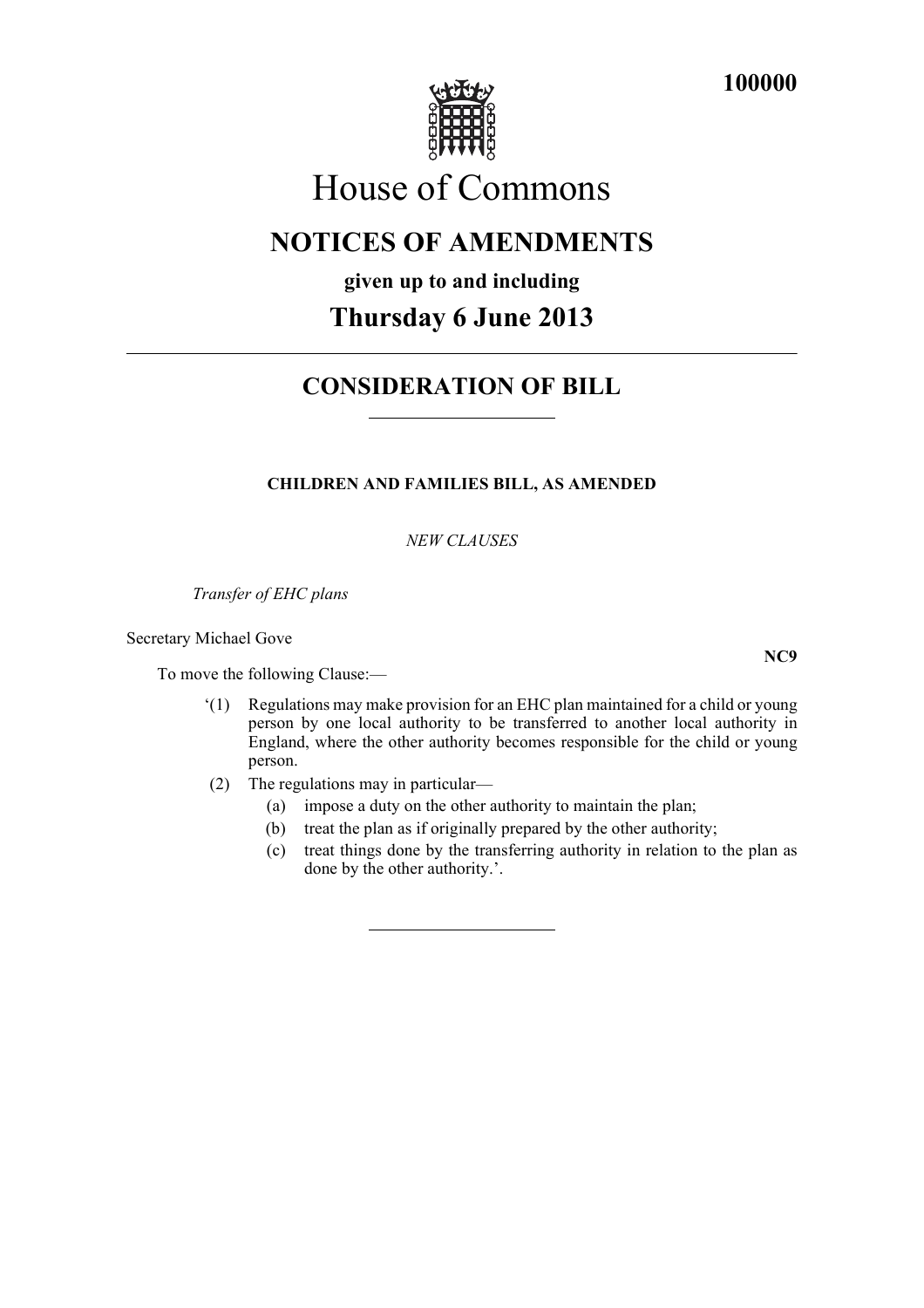*Childcare costs scheme: preparatory expenditure*

#### Secretary Michael Gove

To move the following Clause:—

'The Commissioners for Her Majesty's Revenue and Customs may incur expenditure in preparing for the introduction of a scheme for providing assistance in respect of the costs of childcare.'.

*Regulation of child performance*

Tim Loughton Meg Munn

To move the following Clause:—

- '(1) In section 37 of the Children and Young Persons Act 1963 (Restriction on persons under 16 taking part in public performances, etc.) the words "under the compulsory school leaving age" shall be inserted after the word "child" in subsection  $(1)$ .
- (2) After subsection (2) there shall be inserted—
	- "(2A) In this section, "Performance" means the planned participation by a child aged under the compulsory school leaving age in a public entertainment production, unless that participation—
		- (a) involves risks that are no greater than the risks faced by that child in the ordinary course of his life and does not require the child to be absent from school or requires an absence from school of not more than four days in a six month period and such absence is authorised by the school;
		- (b) involves the child doing that which he would do in any event in the ordinary course of his life; or
		- (c) involves the creation of audio-visual content where there is an overriding public interest in the child's participation.".
- (3) Subsection (3)(a) of that section shall be repealed.
- (4) After subsection (5) of that section there shall be inserted—
	- "(5A) Regulations under this section shall provide for the local authority to give reasons for any refusal of a licence under this section and shall specify any mitigating action which would be required to allow a licence to be issued.
	- (5B) A refusal of a local authority to grant a licence may be reversed on appeal.".
- (5) Subsection (6) of that section shall be repealed.
- (6) After subsection (7) the following shall be inserted—
	- "(7A) A licence granted by a local authority shall be transferrable to another local authority if the child moves residence from one local authority area to another.".

**NC10**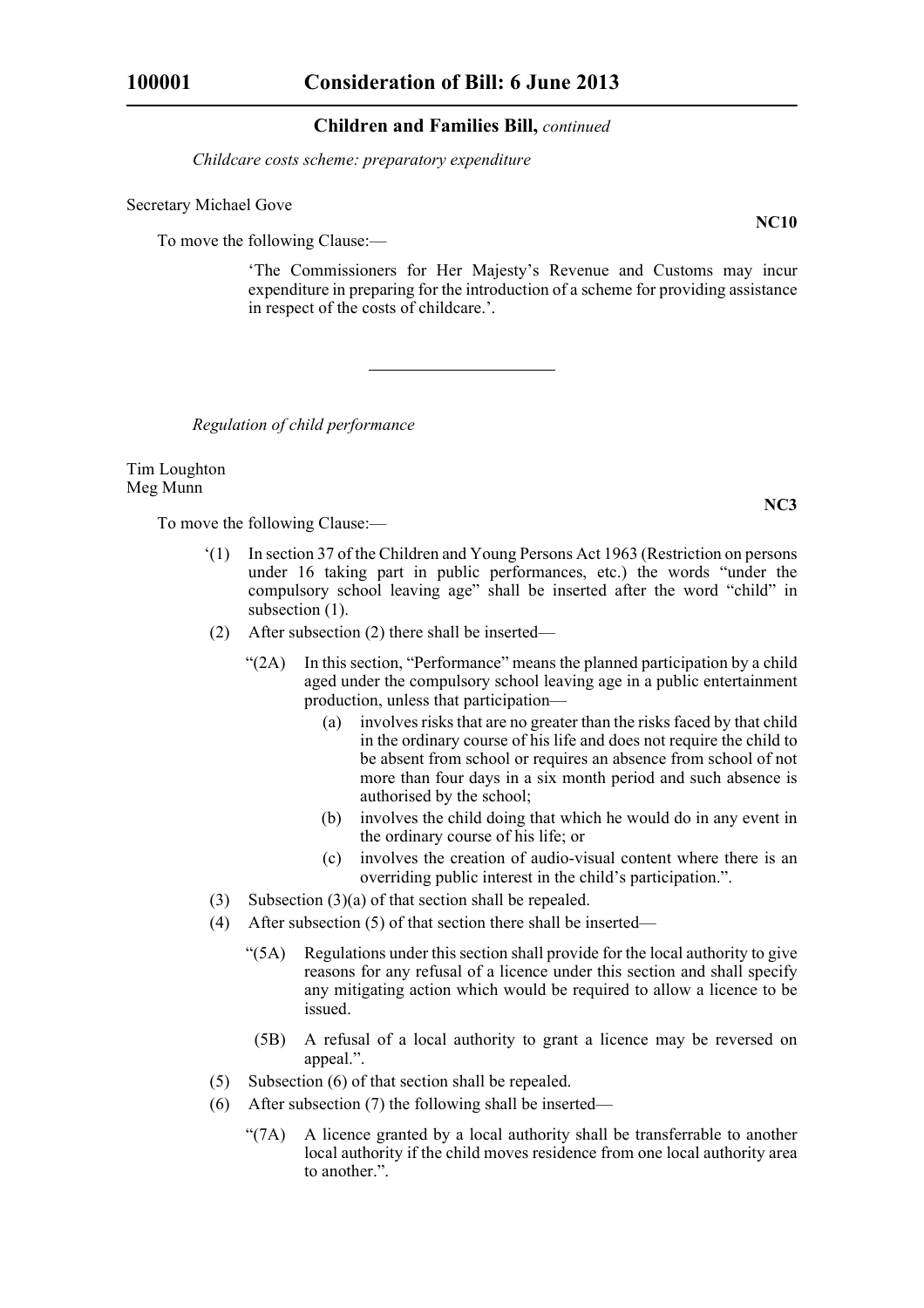- (7) Section 38 of the Act (Restriction on licences for performances by children under 14) shall be repealed.
- (8) After section 39 of the Act, there shall be inserted—

#### **"39A Presumption that a licence should be issued**

- (1) There shall be a presumption that a licence shall be issued unless there is identifiable potential harm that cannot be mitigated by any other action.
- (2) For the purposes of this section—
	- (a) "identifiable potential harm" shall be any outcome that acts adversely against the wellbeing of the child;
	- (b) "mitigated" shall mean such reasonable action that secures the safety of the child from the impact on their wellbeing; and
	- (c) "wellbeing" includes the physical, mental and emotional condition and interests of the child.

#### **39B Guidance**

- (1) The Secretary of State shall issue guidance to local authorities on the criteria for issuing licences and the conditions which shall apply to them; and this guidance may make different provision for children falling within different age bands applicable to their development age.
- (2) Guidance shall include a requirement for the local authority's decision to be based on an assessment of the risks involved in the child's participation in the performance.
- (3) Guidance shall include the safeguarding arrangements which shall be made in regard to participation in sporting activities; and in drawing up this guidance the Secretary of State shall consult sports governing bodies.
- (4) Guidance shall require the local authority, in considering the terms on which a licence is issued, to have regard to the number of days actually worked spread across a particular period.
- (5) Guidance shall require local authorities to provide for on-line applications for licences, to deal with all licences in time if submitted at least 10 days before they are to come into effect, or five days in respect of a repeated application.
- (6) Guidance shall provide for local authorities to inspect sites where children taking part in performances are to be accommodated, if they will be residing alongside unconnected adults.
- (7) Guidance shall provide for local authorities to disregard absence in connection with licensed performances in school records for authorised absences.
- (8) Guidance shall provide that local authorities shall require that matrons or chaperones shall operate under standards accepted by the appropriate advisory bodies.
- (9) Guidance shall also include the circumstances in which it is appropriate to authorise a body of persons to organise a performance for which licences will not be required by virtue of section 37(3)(b) of this Act, including where the performers are of 13 years or upwards or if the body is an amateur body and has a nominated child protection person who has received appropriate training and is independent of the chaperone.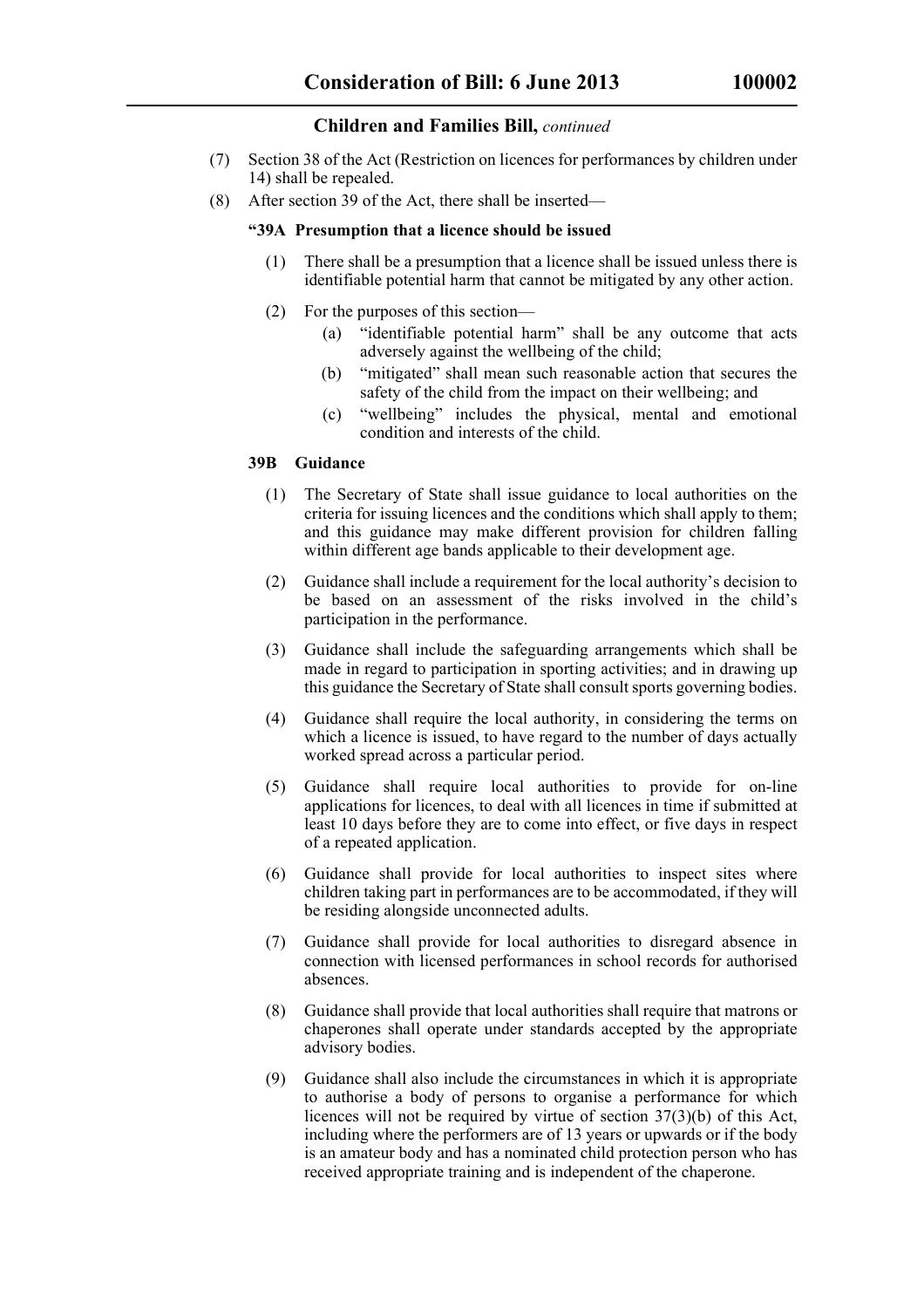- (10) Guidance under this section shall be laid before Parliament and shall be subject to annulment in pursuance of a resolution of either House of Parliament as if it were contained in a statutory instrument subject to such annulment."
- (9) Clause 42 of the Act (Licences for children and young persons performing abroad) shall be amended by inserting after subsection (1)—
	- $\text{``(1A)}$  Licences under section 25 of the principal Act in relation to performances as defined under this Act shall be issued by local authorities rather than as specified in the principal Act.".
- (10) In subsection (2) of that section the words after the word "granted" shall be replaced by the words "regardless of the age of the child".
- (11) In the Children (Performances) Regulations 1968 (SI 1968/1728)—
	- (a) In Regulation 8 (Medical examinations) in paragraph (2), the words "performance taking place within a period of six months from the date of the said medical examination" shall be replaced by the words "later performance".
	- (b) At the end of Regulation 10 (Education) there shall be inserted—
		- "(6) The child's parents or guardians must inform the child's school of any days on which the child will be absent by reason of taking part in performances.".
	- (c) In Regulation 12(3) (maximum number of other children a matron shall have charge of), "eleven" shall be replaced by "nine".
	- (d) At the end of Regulation 12 (Matrons) there shall be inserted—
		- "(7) A matron in respect of a performance organised by an amateur body who is unpaid shall not require local authority approval provided that he or she is CRB-checked and is independent of the nominated child protection person.".
	- (e) Regulation 17 (Further medical examinations) shall cease to have effect.'.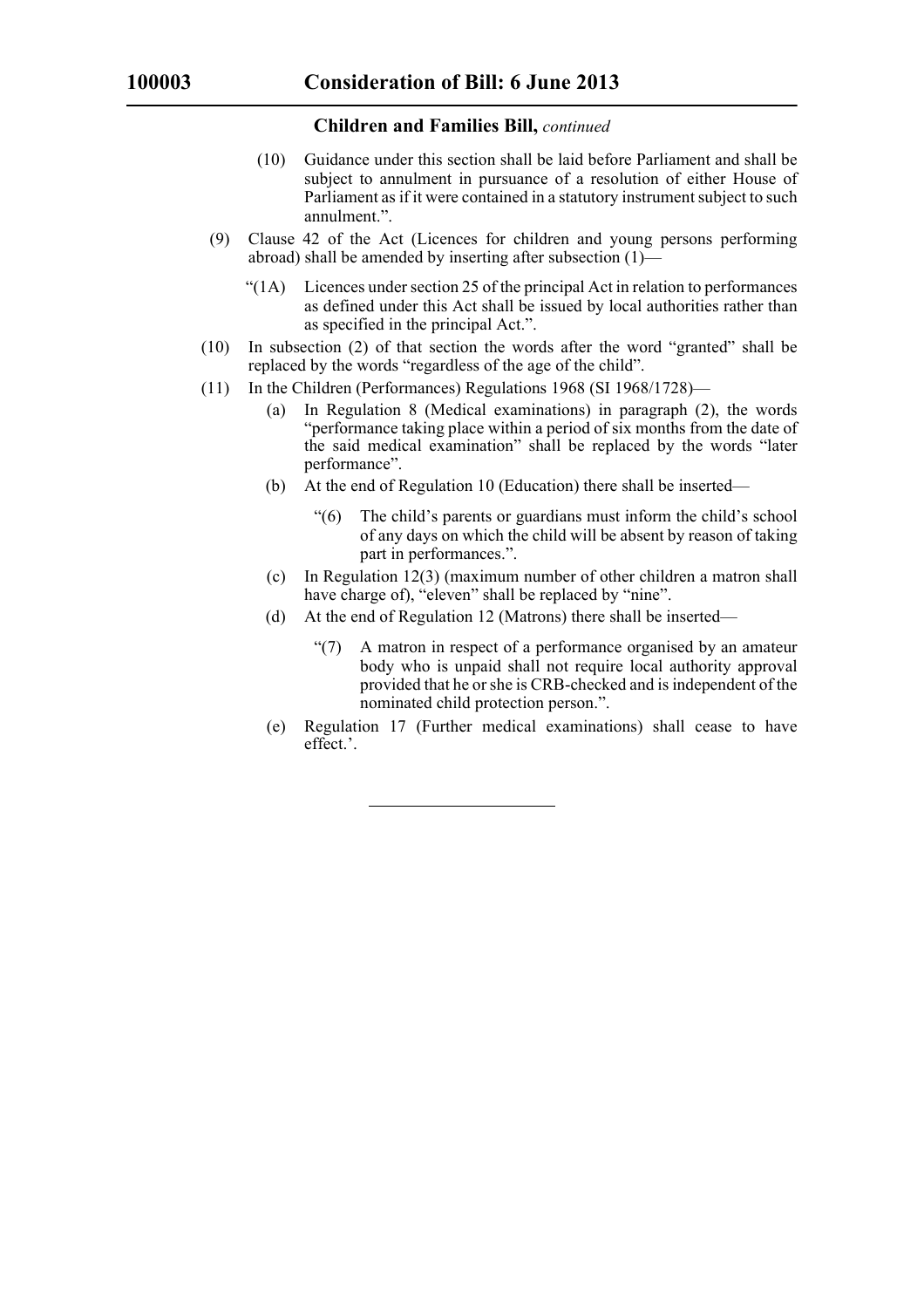*Continuing support for former foster children*

Paul Goggins Mr Robert Buckland Annette Brooke Ann Coffey Mr Elfyn Llwyd Mark Durkan

*Mr David Blunkett Mike Weatherley Meg Munn*

*Mr John Leech Hazel Blears Katy Clark Mr Clive Betts Mr David Anderson Mr George Howarth Jim Shannon Nic Dakin Alex Cunningham* Mr Tom Clarke Andrea Leadsom Jenny Chapman

**NC4**

To move the following Clause:—

'Section 23C of the Children Act 1989 (*continuing functions in respect of former relevant children*) is amended by the insertion of the following subsections after subsection  $(5)$ .

- " $(5ZA)$  The assistance given under subsection  $4(c)$  shall include the continuation of accommodation with the former local authority foster parent, unless—
	- (a) the former relevant child states that he or she does not wish to continue residing in such accommodation, or
	- (b) the former local authority foster parent does not wish to continue to provide accommodation, or
	- (c) it is not reasonably practicable to arrange such accommodation.
- (5ZB) 'Former local authority foster parent' means a local authority foster parent within the meaning of section 22C(12) with whom the former relevant child, as a looked after child, was placed under section  $22C(6)(a)$ or  $(b)$ .".'.

*Assessment and support of young carers*

Mr Robert Buckland Barbara Keeley

To move the following Clause:—

- Where it appears to a local authority that a child within their area may provide or be about to provide care to an adult or a child who is disabled, the authority must—
	- (a) assess whether the child has needs for support relating to their caring role (or is likely to have such needs in the future); and
	- (b) if the child is found to have such needs, set out what those needs are (or are likely to be in the future).
- (2) Having carried out an assessment under subsection (1) the authority must meet those needs for support which it considers to be necessary to meet in order to safeguard and promote the child's welfare.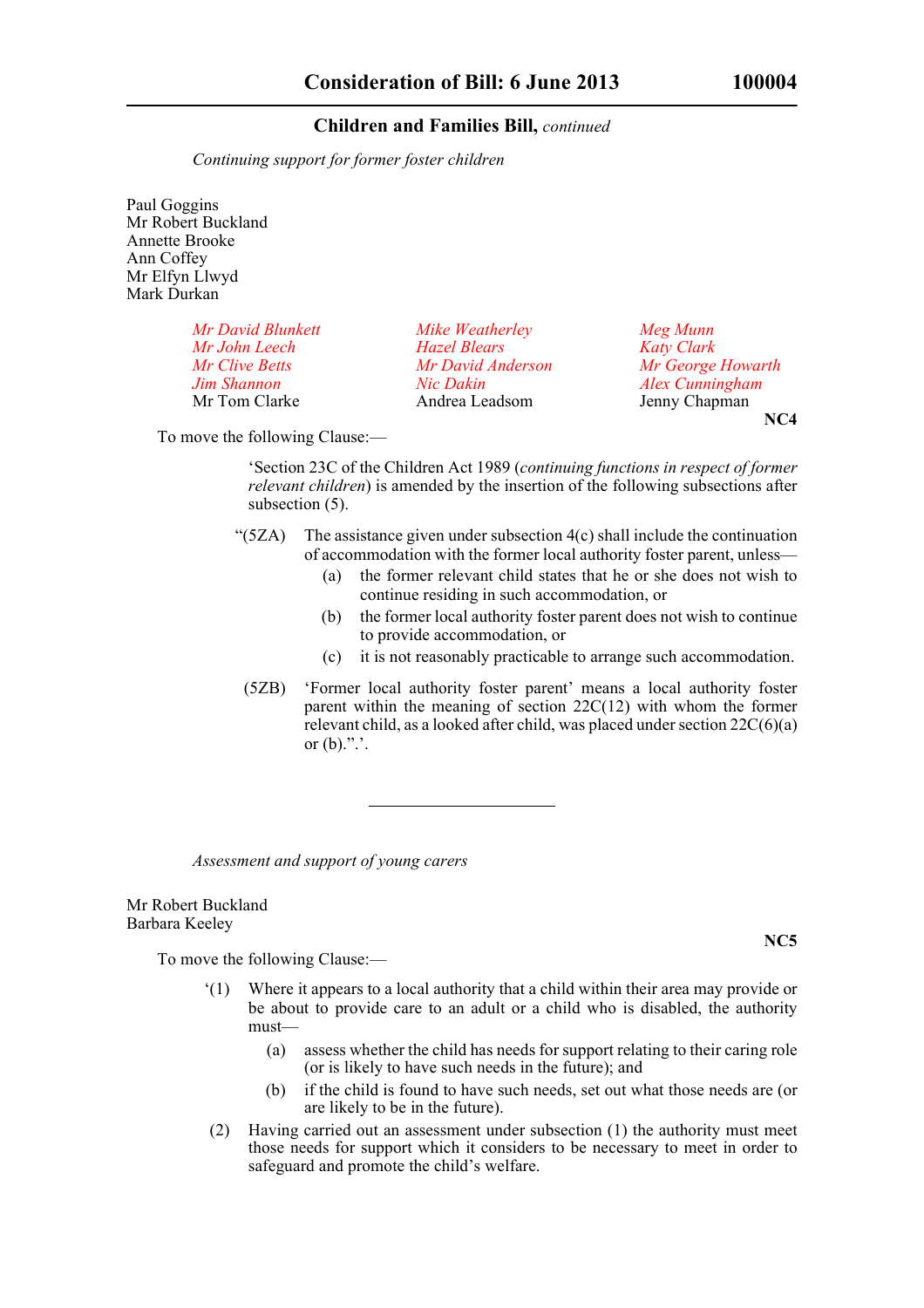- (3) Having carried out an assessment under subsection (1), a local authority must also consider whether the adult is or may be eligible for assessment under the Care Act 2013, and if so must ensure such an assessment is carried out unless that adult objects.
- (4) Having carried out an assessment under subsection (1) a local authority must consider whether, in the case of a child who is caring for a disabled child, the child being cared for requires an assessment under the Children Act 1989 and if so shall carry out that assessment unless the person with parental responsibility for that child objects.
- (5) The Secretary of State shall issue guidance in relation to the duties set out above having consulted with persons whom the Secretary of State considers to be appropriate, the said guidance to be issued under section 7 of the Local Authority Social Services Act 1970.
- (6) Any service provided by an authority in the exercise of functions conferred on them under this section may be provided for the family or for any member of the child's family, and may include—
	- (a) services to the adult the child is providing care to meet the adult's needs for care and support; and
	- (b) services to the adult to enhance their parenting capacity.

If such services are provided with a view to safeguarding and promoting the child's welfare.'

*Staff to child ratios: Ofsted-registered childminder settings*

Mrs Sharon Hodgson Lisa Nandy Stephen Twigg

To move the following Clause:—

- '(1) This section applies to Ofsted-registered childminder settings.
- (2) The ratio of staff to children under the age of eight must be no less than one to six, where—
	- (a) a maximum of three children may be young children;
	- (b) a maximum of one child is under the age of one.
- (3) Any care provided by childminders for older children must not adversely affect the care of children receiving early years provision.
- (4) If a childminder can demonstrate to parents, carers and inspectors, that the individual needs of all the children are being met, then in addition to the ratio set out in subsection (2), they may also care for—
	- (a) babies who are siblings of the children referred to in subsection (2), or
	- (b) their own baby.
- (5) If children aged between four and five years only attend the childminding setting outside of normal school hours or the normal school term time, they may be cared for at the same time as three other young children, provided that at no time the ratio of staff to children under the age of eight exceeds one to six.
- (6) If a childminder employs an assistant or works with another childminder, each childminder or assistant may care for the number of children permitted by the ratios specified in subsections (2), (4), and (5).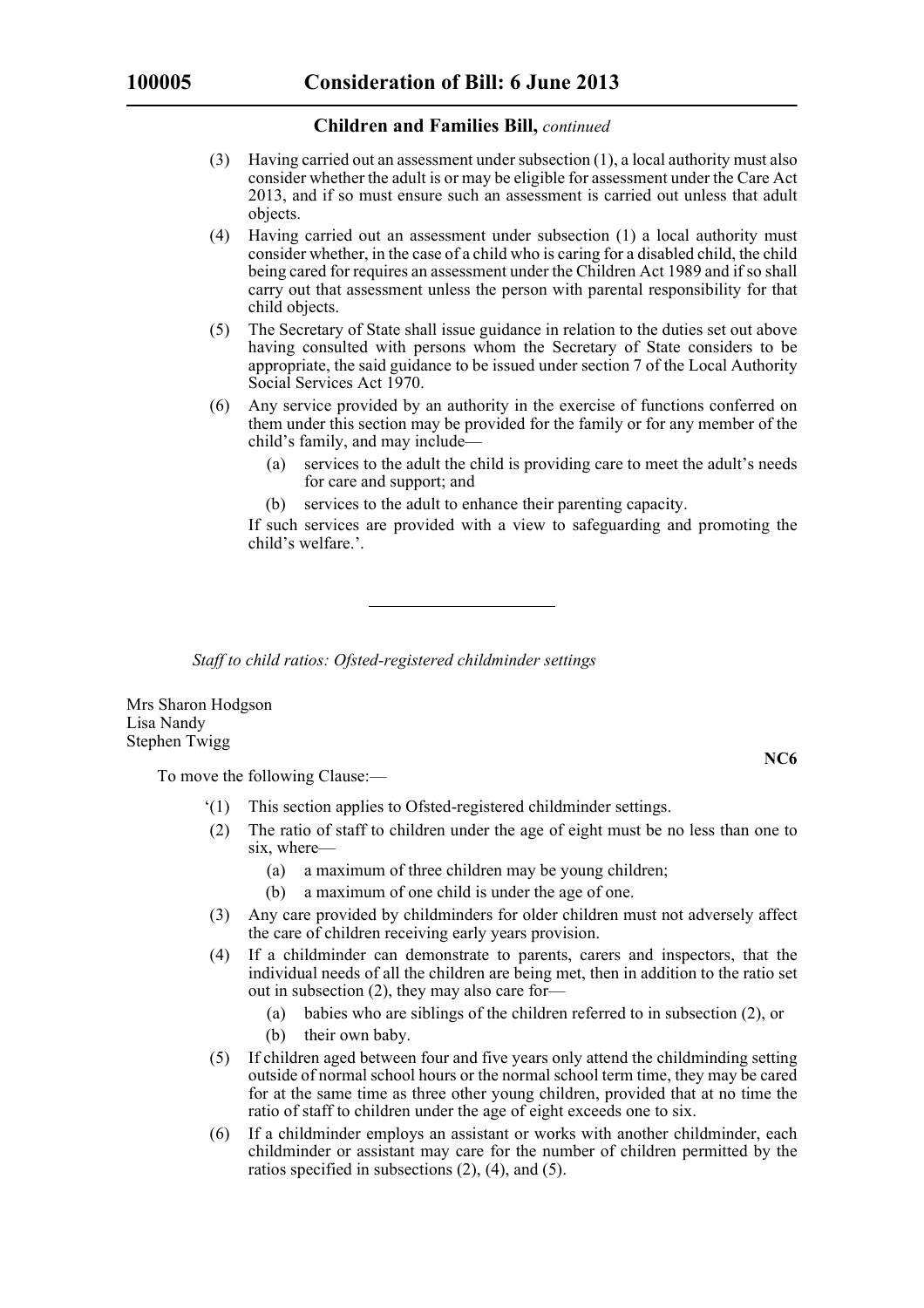- (7) Children may only be left in the sole care of a childminder's assistant for two hours in a single day.
- (8) Childminders must obtain the permission of a child's parents or carers before that child can be left in the sole care of a childminder's assistant.
- (9) The ratios in subsections  $(2)$ ,  $(4)$  and  $(5)$  apply to childminders providing overnight care, provided that the children are continuously monitored, which may be through the use of electronic equipment.
- (10) For the purposes of this section a child is—
	- (a) a "young child" up until 1 September following his or her fifth birthday.
	- (b) an "older child" after the 1 September following his or her fifth birthday.'.

*Staff to child ratios: Ofsted-registered non-domestic childcare settings*

Mrs Sharon Hodgson Lisa Nandy Stephen Twigg

To move the following Clause:—

- '(1) This section applies to Ofsted-registered, non-domestic childcare settings.
- (2) For children aged under two—
	- (a) the ratio of staff to children must be no less than one to three;
	- (b) at least one member of staff must hold a full and relevant level 3 qualification, and must be suitably experienced in working with children under two;
	- (c) at least half of all other members of staff must hold a full and relevant level 2 qualification;
	- (d) at least half of all members of staff must have received training in care for babies; and
	- (e) where there is a dedicated area solely for children under two years old, the member of staff in charge of that area must, in the judgement of their employer, have suitable experience of working with children under two years old.
- (3) For children between the ages of two and three—
	- (a) the ratio of staff to children must be no less than one to four;
	- (b) at least one member of staff must hold a full and relevant level 3 qualification, and
	- (c) at least half of all other members of staff must hold a full and relevant level 2 qualification;
- (4) Where there is registered early years provision, which operates between 8 am and 4 pm, and a member of staff with Qualified Teacher status, Early Years Professional status or other full and relevant level 6 qualification is working directly with the children, for children aged three and over—
	- (a) the ratio of staff to children must be no less than one to 13; and
	- (b) at least one member of staff must hold a full and relevant level 3 qualification.
- (5) Where there is registered early years provision, which operates outside the hours of 8 am and 4 pm, and between the hours of 8 am and 4 pm, where a member of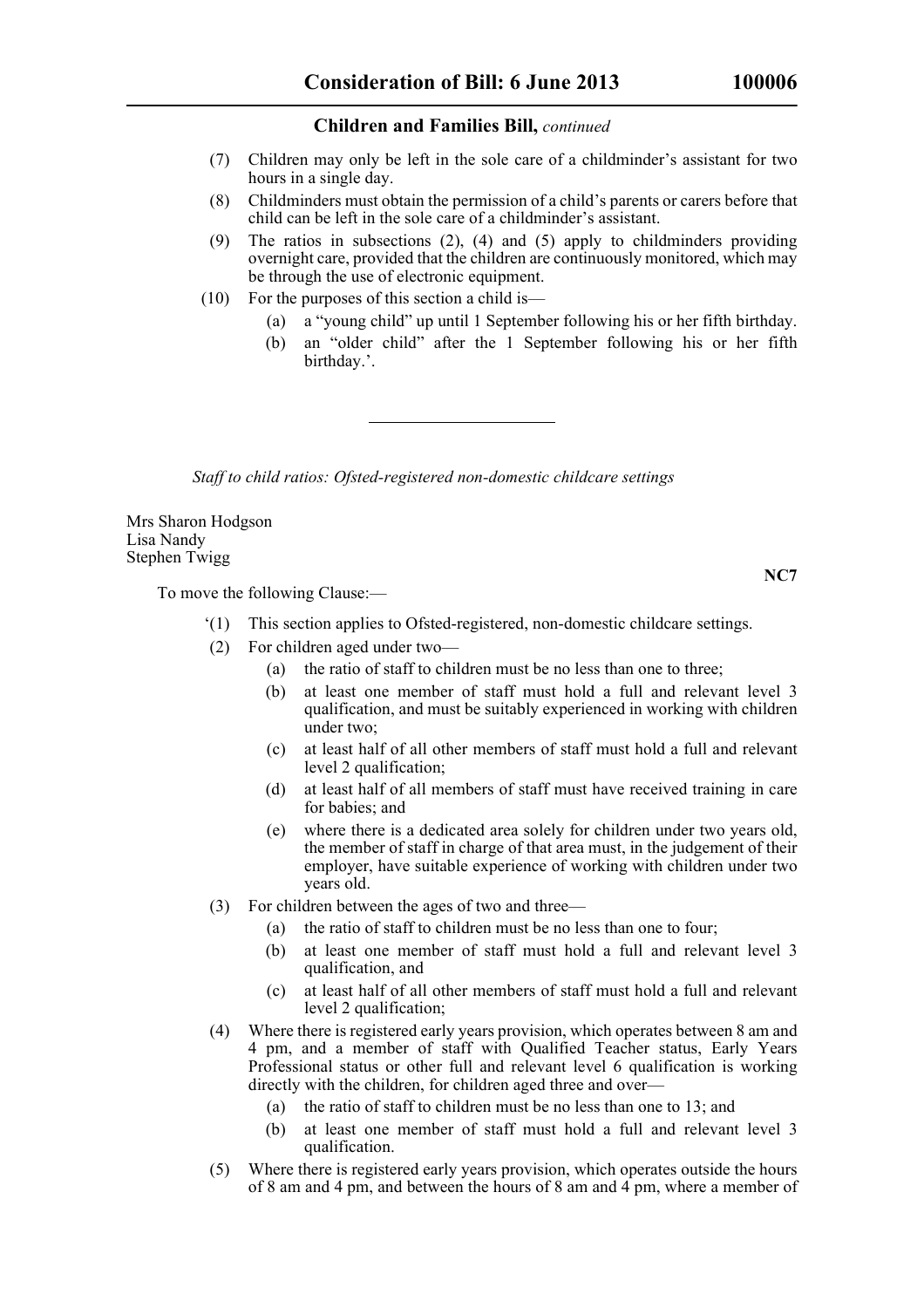staff with Qualified Teacher status, Early Years Professional status or other full and relevant level 6 qualification is not working directly with the children, for children aged three and over—

- (a) the ratio of staff to children must be no less than one to eight;
- (b) at least one member of staff must hold a full and relevant level 3 qualification, and
- (c) at least half of all other staff must hold a full and relevant level 2 qualification;
- (6) In independent schools where—
	- (a) a member of staff with Qualified Teacher status, Early Years Professional status or other full and relevant level 6 qualification;
	- (b) an instructor; or
	- (c) a suitably qualified overseas-trained teacher is working directly with the childre, for children aged three and over—
		- (i) for classes where the majority of children will reach the age of five or older within the school year, the ratio of staff to children must be no less than one to 30;
		- (ii) for all other classes the ratio of staff to children must be no less than one to 13; and
		- (iii) at least one other member of staff must hold a full and relevant level 3 qualification.
- (7) In independent schools where there is—
	- (a) no member of staff with Qualified Teacher status, Early Years Professional status or other full and relevant level 6 qualification;
	- (b) no instructor; or
	- (c) no suitably qualified overseas-trained teacher working directly with the children, for children aged three and over
		- the ratio of staff to children must be no less than one to eight;
		- (ii) at least one other member of staff must hold a full and relevant level 3 qualification, and
		- (iii) at least one other member of staff must hold a full and relevant level 2 qualification.
- (8) In maintained nursery schools and nursery classes in maintained schools (except reception classes)—
	- (a) the ratio of staff to children must be no less than one to 13;
	- (b) at least one member of staff must be a school teacher as defined by subsection 122(3) [Power to prescribe pay and conditions] of the Education Act 2002 and Schedule 2 to the Education (School Teachers' Qualifications) (England) Regulations 2003; and
	- (c) at least one other member of staff must hold a full and relevant level 3 qualification.
- (9) The Secretary of State may make provision in statutory guidance to—
	- (a) define qualifications as "full and relevant"; and
	- (b) define "suitable experience" for those working with children under two.
- (10) If HM Chief Inspector of Education is concerned about the quality of provision or the safety and well-being of children in a setting he may impose different ratios.'.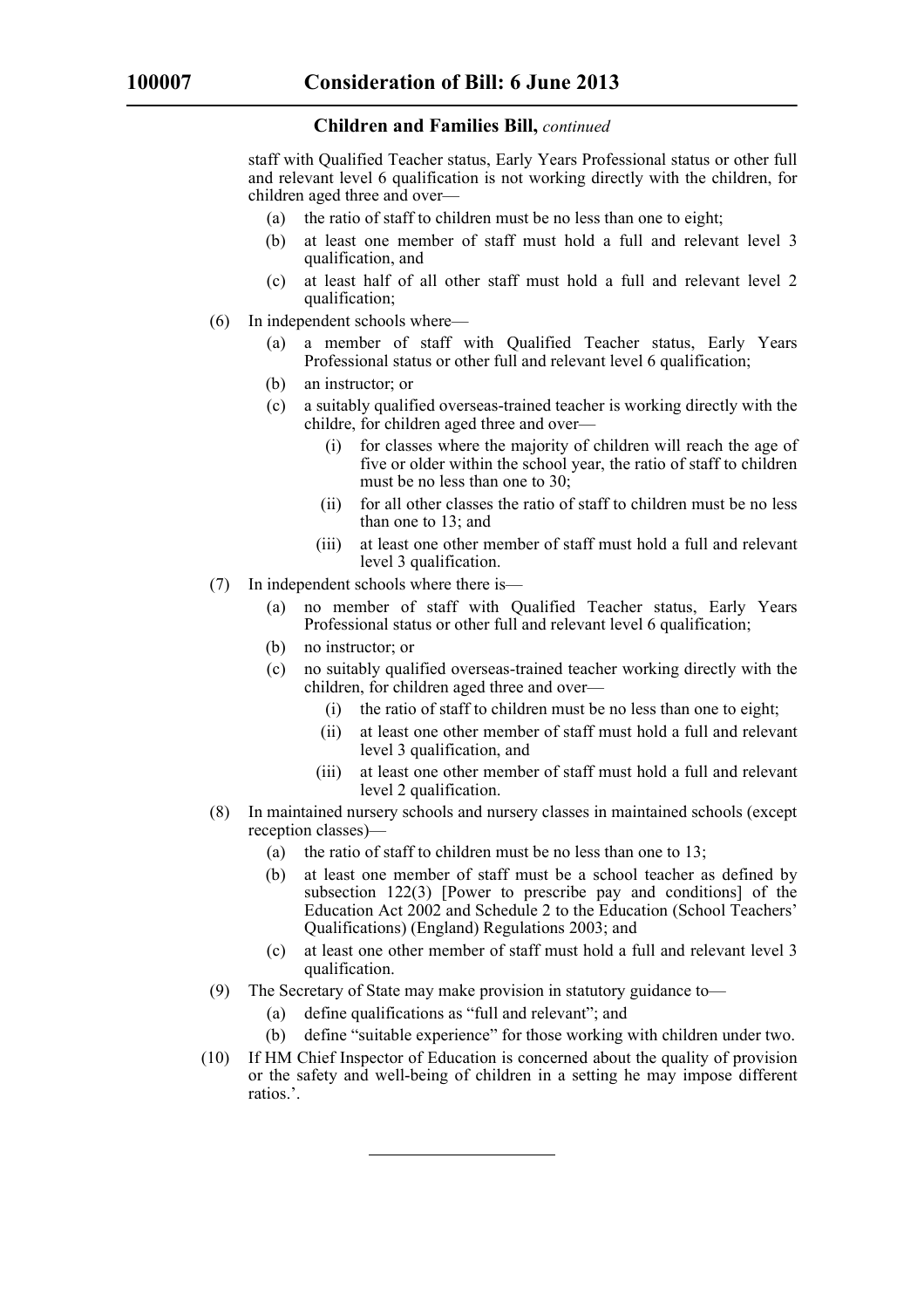*Support for children with specified health conditions*

#### Mr Adrian Sanders Bob Stewart

To move the following Clause:—

- '(1) The governing body of a mainstream school has a duty to produce and implement a medical conditions policy that defines how it plans to support the needs of children with specified health conditions.
- (2) The medical conditions policy must include provision about—
	- (a) the means by which records of the specified health conditions of children at the school are to be recorded and maintained; and
	- (b) the preparation of an individual healthcare plan for each child with a specified health condition which sets out the needs of that child arising from that condition.
- (3) The medical conditions policy must include requirements relating to the provision of appropriate training for school staff to support the implementation of individual healthcare plans.
- (4) In preparing an individual healthcare plan the governing body must—
	- (a) consult the parent of the child concerned and, where appropriate, the child about the contents of the plan; and
	- (b) there shall be a duty on NHS bodies to co-operate with the governing body in its preparation and implementation of individual healthcare plans.
- (5) Local authorities and clinical commissioning groups must co-operate with governing bodies in fulfilling their functions under this Act.
- (6) The Secretary of State may by regulations define "specified health conditions" for the purposes of this section.
- (7) For the purposes of this section "NHS bodies" has the same meaning as in the Health and Social Care Act 2012.'.

*General duty of local authorities to co-operate to secure sufficient accommodation for looked after children*

#### Tim Loughton [R]

To move the following Clause:—

- '(1) The Children Act 1989 is amended as follows.
- (2) After section 22G (General duty of local authority to secure sufficient accommodation for looked after children), insert the following new section:

#### **"22H General duty of local authorities to co-operate to secure sufficient accommodation for looked after children**

(1) It is the general duty of a local authority to take steps in co-operation with neighbouring local authorities that secure, so far as reasonably practicable, the outcomes in subsections (2) and (3).

<sup>[</sup>R] Relevant registered interest declared.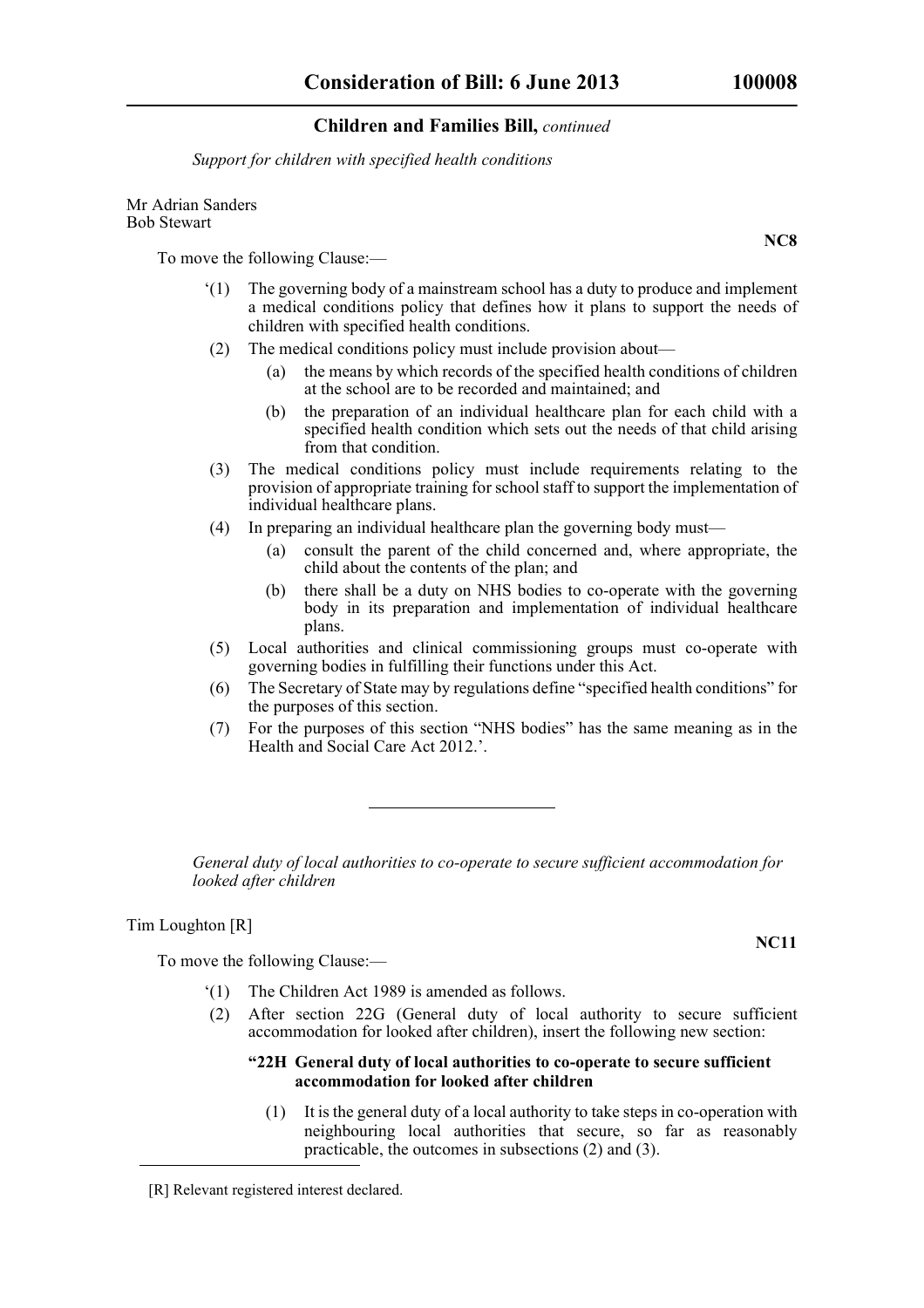- (2) The first outcome applies to the children defined in subsection (3) of section 22G in respect of whom the local authority are unable to secure the outcome defined in subsection (2) of that section.
- (3) The first outcome is that the local authority is able to secure accommodation for those children that—
	- (a) is within a neighbouring authority's area; and
	- (b) meets the need of those children.
- (4) The second outcome applies to the children defined in subsection (3) of section 22G in respect of whom a neighbouring local authority is unable to secure the outcome defined in subsection (2) of that section.
- (5) The second outcome is that the local authority is able to secure accommodation for those children that—
	- (a) is within the authority's area; and
	- (b) meets the need of those children.".'.

*General duty of local authority to secure sufficient early help services*

Tim Loughton [R] Andrea Leadsom

To move the following Clause:—

- '(1) It is the general duty of a local authority to take steps that secure, so far as reasonably practicable, the outcome in subsection (2).
- (2) The outcome is that the local authority is able to provide the children and young people mentioned in subsection (3) and their families with provision of early help services that—
	- (a) are within the authority's area or a neighbouring authority's area; and
	- (b) meet the needs of those children and young people and their families.
- (3) The children and young people referred to in subsection (2) are those—
	- (a) who live within the local authority's area, or
		- (b) that the local authority is looking after.
- (4) In this section—
	- "early help services" means services to children under 6 and their families, and services to children and young people (of whatever age) and their families early in the emergence of a problem;

"young people" means people under 25.'.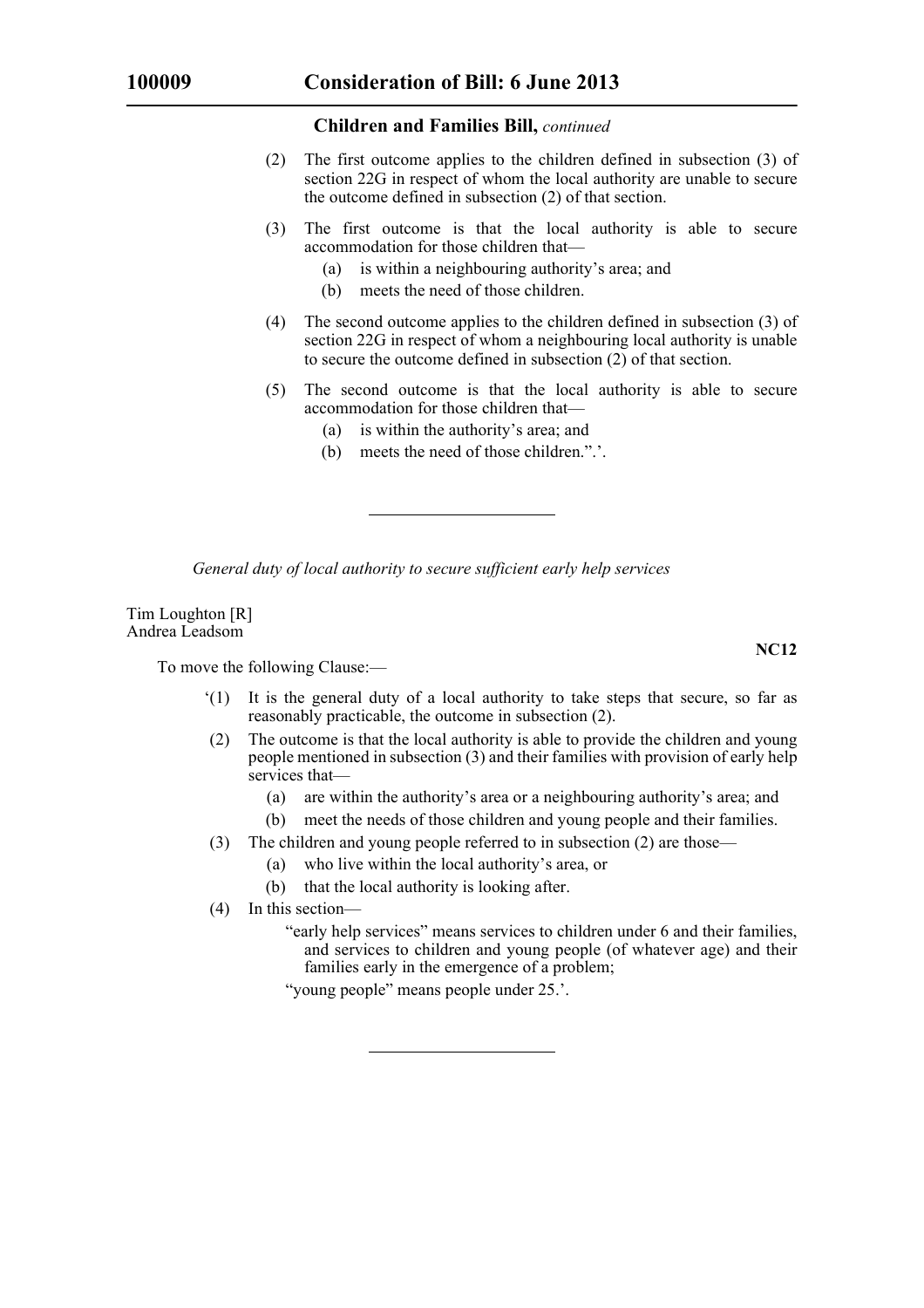*Duty of local safeguarding children boards to undertake serious reviews*

Tim Loughton

To move the following Clause:—

- '(1) Section 14 of the Children Act 2004 (Functions and procedure of Local Safeguarding Children Boards) is amended as follows.
- (2) After subsection (2), insert—
	- "(2A) Functions of review under subsection (2) shall include a duty to undertake serious case reviews at the direction of the Secretary of State.".'.

*Part-time independent educational institutions to have no right to give corporal punishment*

Tim Loughton Meg Munn

To move the following Clause:—

- '(1) Schedule 1 of the Education and Skills Act 2008 (Minor and consequential amendments) is amended as follows.
- (2) In sub-paragraph (5) of paragraph 9, insert the following words at the end of inserted subsection (7B):
	- "except that it applies in relation to this section as if for paragraphs (a) and (b) of subsection (2) of section 92 of that Act there were substituted the following words "for any amount of time during an academic year, no matter how little".".'.

*Return from care*

Tim Loughton [R]

To move the following Clause:—

- '(1) The Children Act 1989 is amended as follows.
- (2) After section 22C (Ways in which looked after children are to be accommodated and maintained), insert the following new section:

#### **"22CA Return home support services for looked after children returning home to the care of their parents/others with parental responsibility**

(1) Whenever a local authority decides that a looked after child should return to the care of its parent, the local authority must assess and monitor the support needs of the child and the parent for as long as is necessary to safeguard and promote the child's welfare.

**NC13**

**NC14**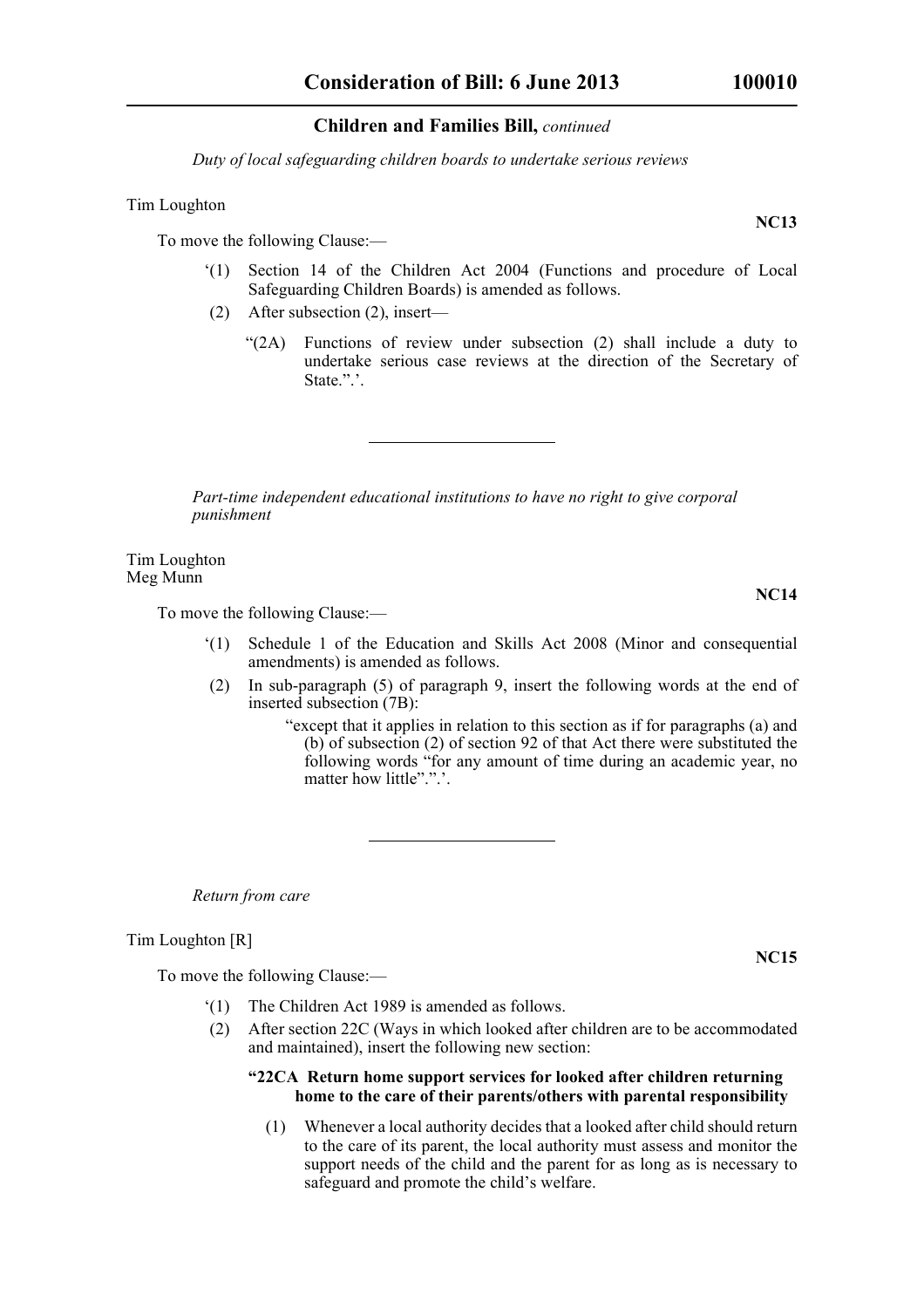- (2) If after carrying out an assessment in accordance with subsection (1) above, the local authority decides that the child or the parent has support needs, they must provide a child in care, and, in the case of formerlyaccommodated children, offer to provide, 'return home support services' to meet the identified support needs for as long as is necessary to safeguard and promote the child's welfare.
- (3) Whenever the local authority provides 'return home support services' under subsection (2) above, they must prepare a personal budget if asked to do so by the parent or the child, with a view to the recipient being involved in agreeing and securing those services.".'.

*Provision of further assistance to care leavers up to the age of 25*

Craig Whittaker Bill Esterson Annette Brooke

To move the following Clause:—

- '(1) Section 23CA of the Children Act 1989 (Further assistance to pursue education or training) is amended as follows.
- (2) At the end of the section heading insert "or for welfare purposes".
- (3) In subsection  $(1)(a)$ , at the end, insert "and".
- (4) In subsection (1)(b), omit the last "and".
- (5) Omit subsection (1)(c).
- (6) In subsection (4), after "training", insert "or welfare".
- (7) In subsection  $(5)(a)$ , omit the last "or".
- (8) In subsection (5)(b), after "training", insert "or welfare".
- (9) At the end of subsection (5), add the following new paragraphs—
	- "(c) providing advice and support in relation to his welfare; or
	- (d) making a grant in exceptional circumstances to enable him to meet expenses connected with his welfare.".'.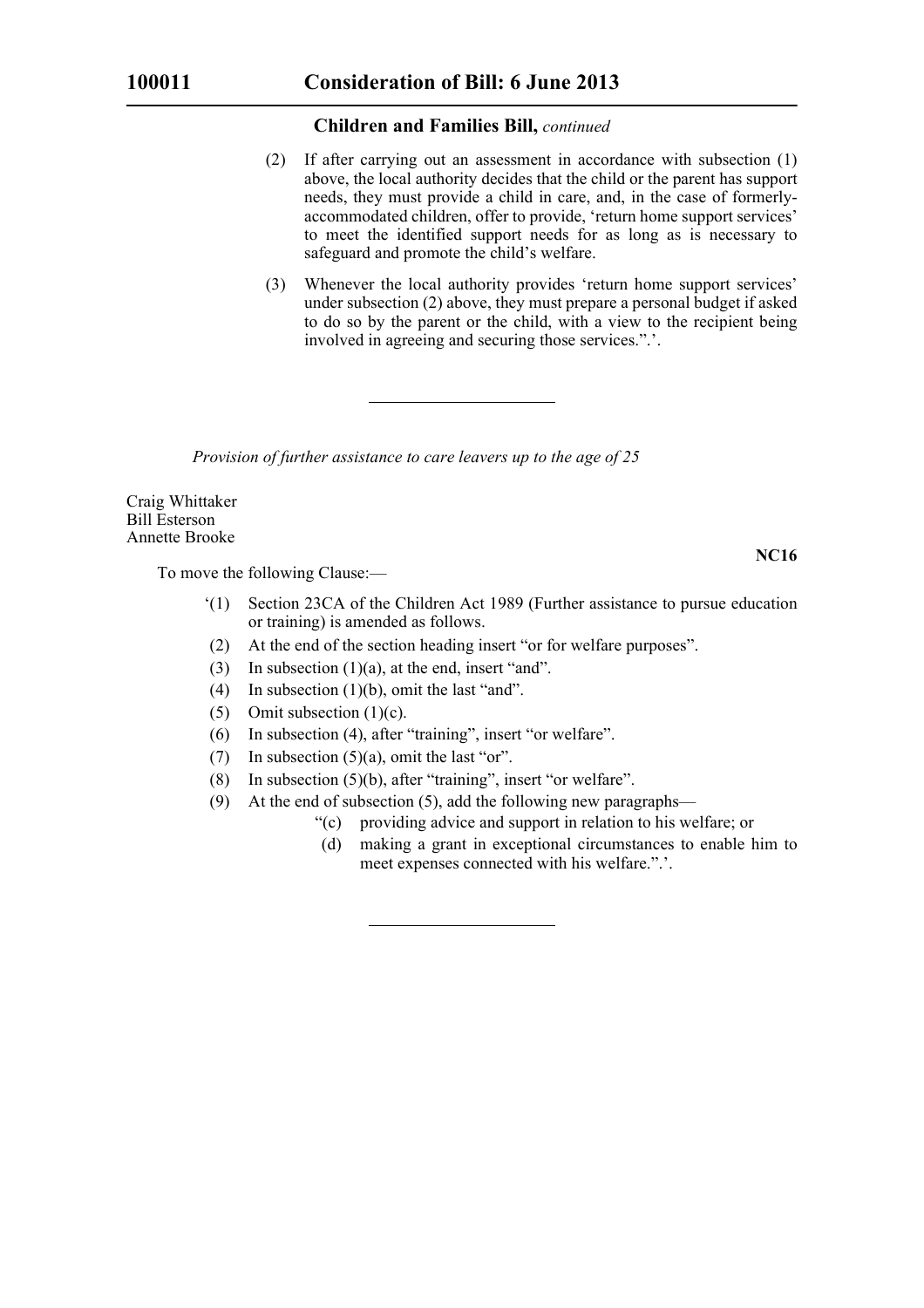*Amendments to the Health Act 2006*

Alex Cunningham Nia Griffith Mr Virendra Sharma Andy McDonald Grahame Morrice Jim Dowd

#### Bill Esterson

To move the following Clause:—

- '(1) The Health Act 2006 is amended as follows.
- (2) After section 8, insert—

#### **"8A Offence of failing to prevent smoking in a private vehicle when children are present**

- (1) It is the duty of any person who drives a private vehicle to ensure that the vehicle is smoke-free whenever a child or children under the age of 18 are in such vehicle or part of such vehicle.
- (2) A person who fails to comply with the duty in subsection (1) commits an offence.
- (3) A person convicted of an offence under this section is liable on summary conviction to a fine of £60.
- (4) The Secretary of State may introduce regulations to alter the level of penalty payable under subsection (3).
- (5) The Secretary of State shall update all relevant regulations regarding the offence created under subsection (2) within six months of this section coming into force.
- (3) In section 79(4)(a), leave out "or  $8(7)$ " and insert ",  $8(7)$ , or  $8A(4)$ .".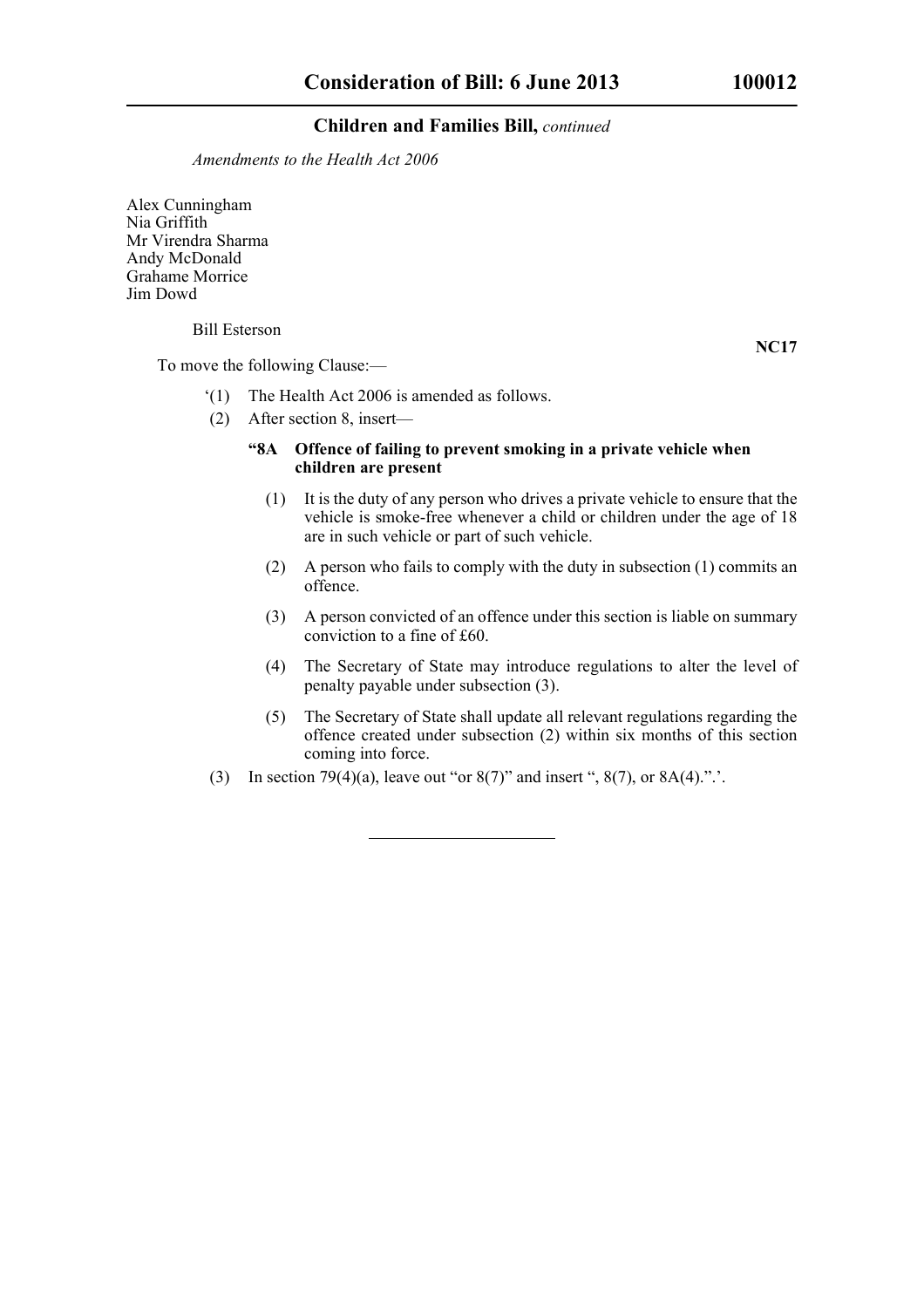*Review of impact of under-occupancy penalty on prospective adopters, prospective special guardians and foster parents*

Lisa Nandy Stephen Twigg Mrs Sharon Hodgson

To move the following Clause:—

'Before the end of one year beginning with the day on which this Act receives Royal Assent, the Secretary of State must—

- (a) carry out a review of the impact of the housing under-occupancy penalty on prospective adopters, prospective special guardians and foster parents, and
- (b) publish a report of the conclusions of the review.'.

*Arrangements to support child witnesses*

Lisa Nandy Stephen Twigg Mrs Sharon Hodgson

To move the following Clause:—

- '(1) The Secretary of State shall by order introduce arrangements to establish specialist courts in cases where a child has been sexually abused or harmed, and where the child will be required to give evidence to the court, and to be examined by the court.
- (2) Arrangements made by order under subsection (1) above shall include arrangements to appoint intermediaries to support child witnesses in all court cases, and other measures to support child witnesses.'.

*Personal, social and health education in maintained schools*

Lisa Nandy Mrs Sharon Hodgson Stella Creasy Diana Johnson

To move the following Clause:—

- '(1) In section 84(3) of the Education Act 2002 (curriculum foundation subjects for the first, second and third key stages), after paragraph (g) there is inserted— "(ga) personal, social and health education".
- (2) In section 85(4) of the Education Act 2002 (curriculum foundation subjects for the fourth key stage), at the end there is inserted ", and
	- (d) personal, social and health education."

**NC18**

**NC19**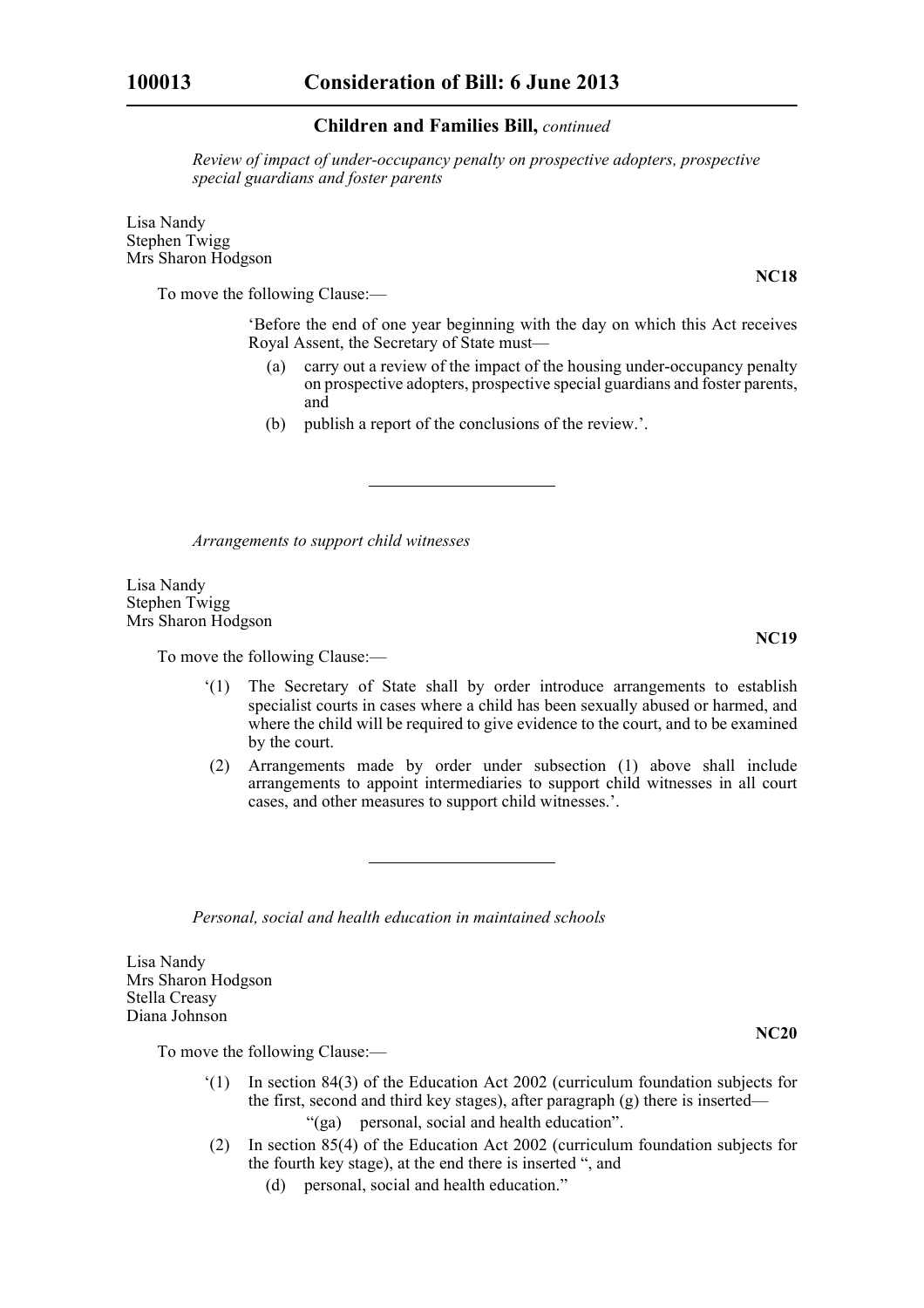- (3) In section 74(1) of the Education and Inspections Act 2006, which (when brought into force) will substitute a new section 85 in the Education Act 2002, in subsection (4) of that substituted section (foundation subjects for the fourth key stage), at the end there is inserted ", and
	- (d) personal, social and health education."
- (4) Before section 86 of the Education Act 2002 there is inserted—

#### **"85B Personal, social and health education**

- (1) For the purposes of this Part, personal, social and health education ("PSHE") shall include sex and relationship education, including information about same-sex relationships, sexual violence, domestic violence and sexual consent.
- (2) The National Curriculum for England is not required to specify attainment targets or assessment arrangements for PSHE (and section 84(1) has effect accordingly).
- (3) The Secretary of State for Education shall set out guidance to schools and colleges to ensure that a coherent approach to personal, social, health and economic education is developed, including between primary and secondary schools.
- (4) It is the duty of the governing body and head teacher of any school in which PSHE is provided in pursuance of this Part to secure that guidance issued under subsection  $(3)$  is followed and that—
	- (a) information presented in the course of providing PSHE should be accurate and balanced;
	- (b) PSHE is taught in a way that is appropriate to the ages of the pupils concerned and to their religious and cultural backgrounds, and reflects a reasonable range of religious, cultural and other perspectives;
	- (c) PSHE is taught in a way that endeavours to promote equality, celebrate diversity, and emphasise the importance of both rights and responsibilities.
- (5) In the exercise of their functions under this Part so far as relating to PSHE, a local authority, governing body or head teacher shall have regard to any guidance issued from time to time by the Secretary of State.
- (5) Section 403 of the Education Act 1996 (sex education: manner of provision) is amended as set out in subsections  $(6)$  to  $(9)$ .
- (6) In subsection (1), for the words from the beginning to "at a maintained school" there is substituted "The governing body or other proprietor of any school to which this section applies, and its head teacher, must take such steps as are reasonably practicable to ensure that sex and relationships education is given to registered pupils at the school and that".
- (7) After that subsection there is inserted—
	- " $(1ZA)$  The schools to which this section applies are—
		- (a) maintained schools;
		- (b) city technology colleges;
		- (c) city colleges for the technology of the arts;
		- (d) Academies.

A reference in this section or section 404 to the governing body of a school, in relation to a school within paragraph (b), (c) or (d), shall be read as a reference to the proprietor of the school.".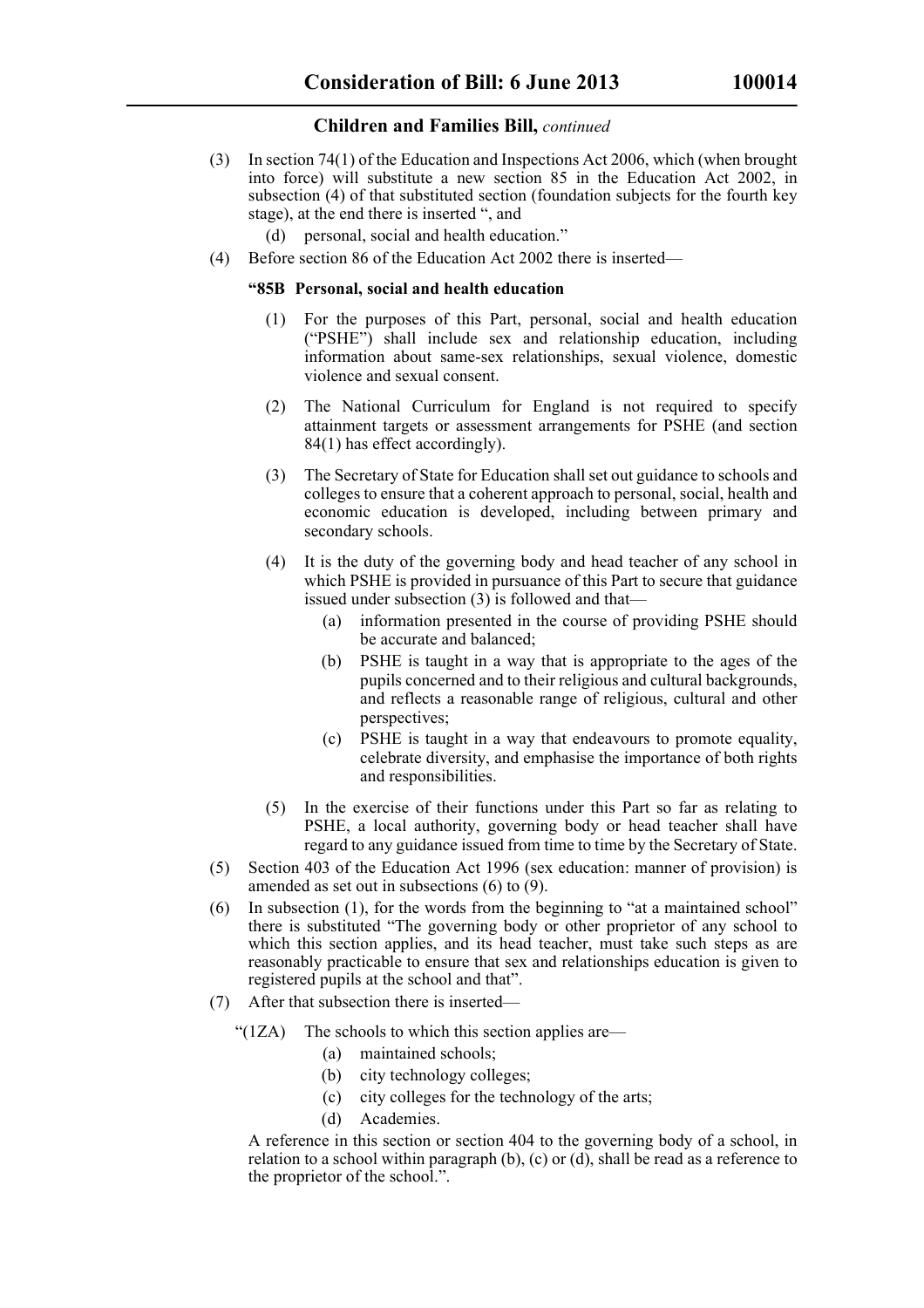- (8) In subsection (1A)—
	- (a) for "when sex education is given to registered pupils at maintained schools" there is substituted "when sex and relationships education is given to registered pupils at schools to which this section applies";
	- (b) in paragraph (a), after ", and" there is inserted "learn the nature of civil partnership and the importance of strong and stable relationships.";
	- (c) paragraph (b) is omitted.
- (9) In subsection (1C), for "sex education" there is substituted "sex and relationships education",
- (10) In section 579 of the Education Act 1996 (general interpretation), in the definition of "sex education" in subsection (1)—
	- (a) for "sex education" there is substituted "sex and relationships education";
	- (b) at the end there is inserted "but does not include education about human reproduction provided as part of any science teaching;".
- (11) For section 405 of the Education Act 1996 there is substituted—

#### **"405 Exemption from sex and relationships education**

- "(1) If a pupil of sufficient maturity in attendance at a school to which section 403 applies requests to be wholly or partly excused from receiving sex and relationships education at the school, the pupil shall be so excused accordingly until the request is withdrawn.
- (2) The Secretary of State must in regulations define "sufficient maturity".
- (3) A statutory instrument containing regulations under subsection (2) may not be made unless a draft of the instrument has been laid before and approved by a resolution of each House of Parliament.
- (4) The Secretry of State must lay draft regulations before Parliament before the end of the period of 3 months beginning with the day on which this Act is passed.".'.

*Inclusive and accessible education, health and social care provision*

#### Mr Robert Buckland

To move the following Clause:—

- '(1) In exercising a function under Part 3, a local authority and NHS bodies in England must promote and secure inclusive and accessible education, health and social care provision to support children, young people and their families.
- (2) Regulations will set out requirements on an authority and its partner NHS commissioning bodies to promote and secure inclusive and accessible education, health and social care provision in its local area, in particular through—
	- (a) the planning;
	- (b) the design;
	- (c) the commissioning or funding;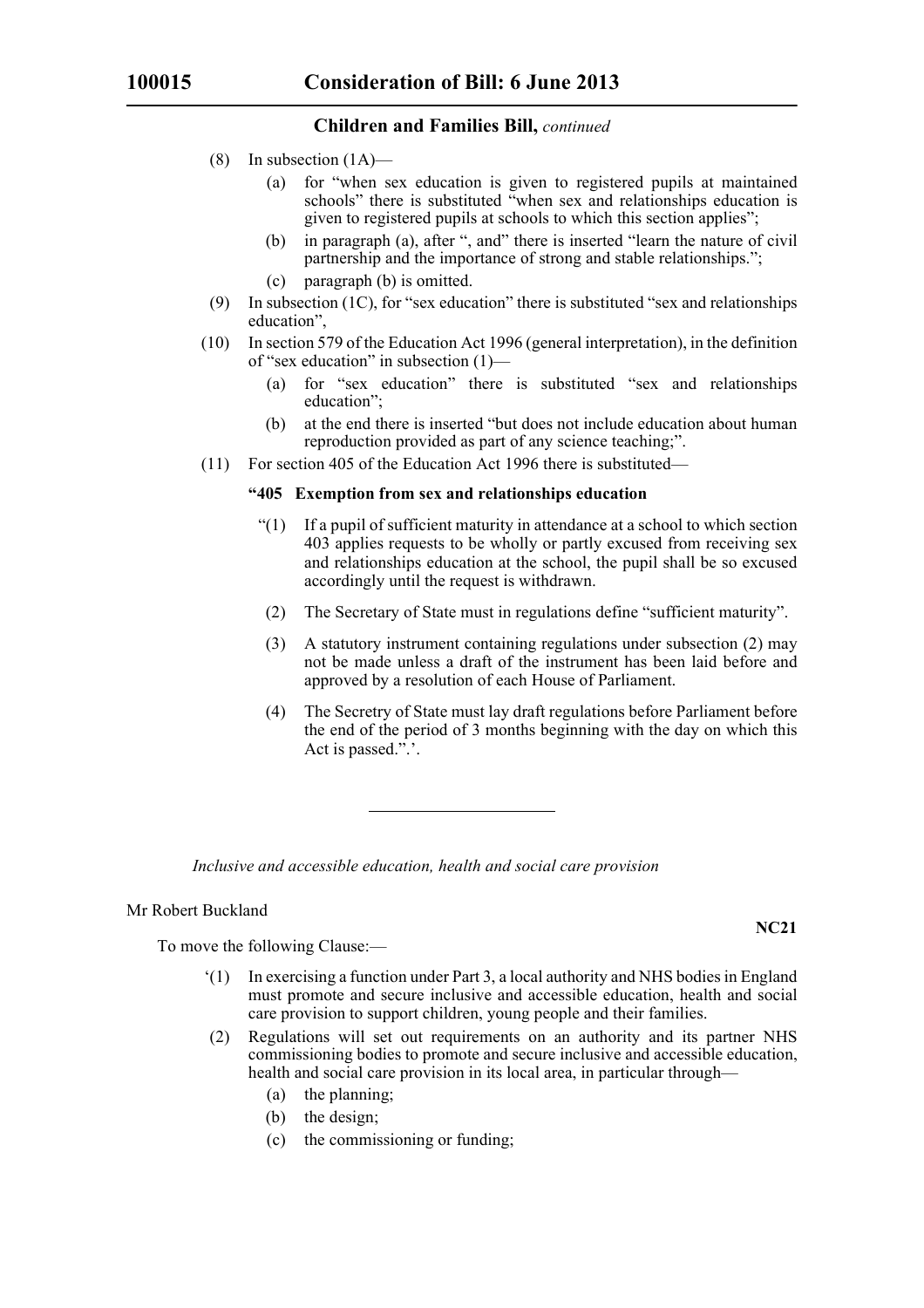- (d) the delivery; and
- (e) the evaluation of such services.'.

*Information sharing about live births*

#### Andrea Leadsom Craig Whittaker

To move the following Clause:—

**NC22**

**33**

- '(1) NHS trusts should make arrangements to share with local authorities records of live births to parents resident in their area, to be used by the local authority for the purposes of identifying and contacting new families through children's centres and any other early years outreach services it may operate.
- (2) The Secretary of State must, within a period of six months of Royal Assent to this Act, bring forward regulations placing consequential requirements on trusts and local authorities in exercising their duty under subsection (1), including, but not limited to—
	- (a) the format of arrangements made;
	- (b) the safeguarding of information;
	- (c) the circumstances in which it would not be appropriate for a trust to provide information to local authorities;
	- (d) the regularity of data transfers;
	- (e) timescales within which a local authority must contact new families made known to it; and
	- (f) any further requirements the Secretary of State deems necessary.
- (3) Local authorities must establish a pilot scheme to trial the registration of births within children's centres, and evaluate the effectiveness of the scheme to—
	- (a) identify and contact new families; and
	- (b) enable children's centres to reach more families, in particular those with children under the age of two, or who the local authority consider—
		- (i) hard to reach, or
		- (ii) vulnerable.'.

Lisa Nandy Stephen Twigg Mrs Sharon Hodgson

> Clause **1**, page **1**, leave out line 9 and insert 'satisfied that C should be placed for adoption—'.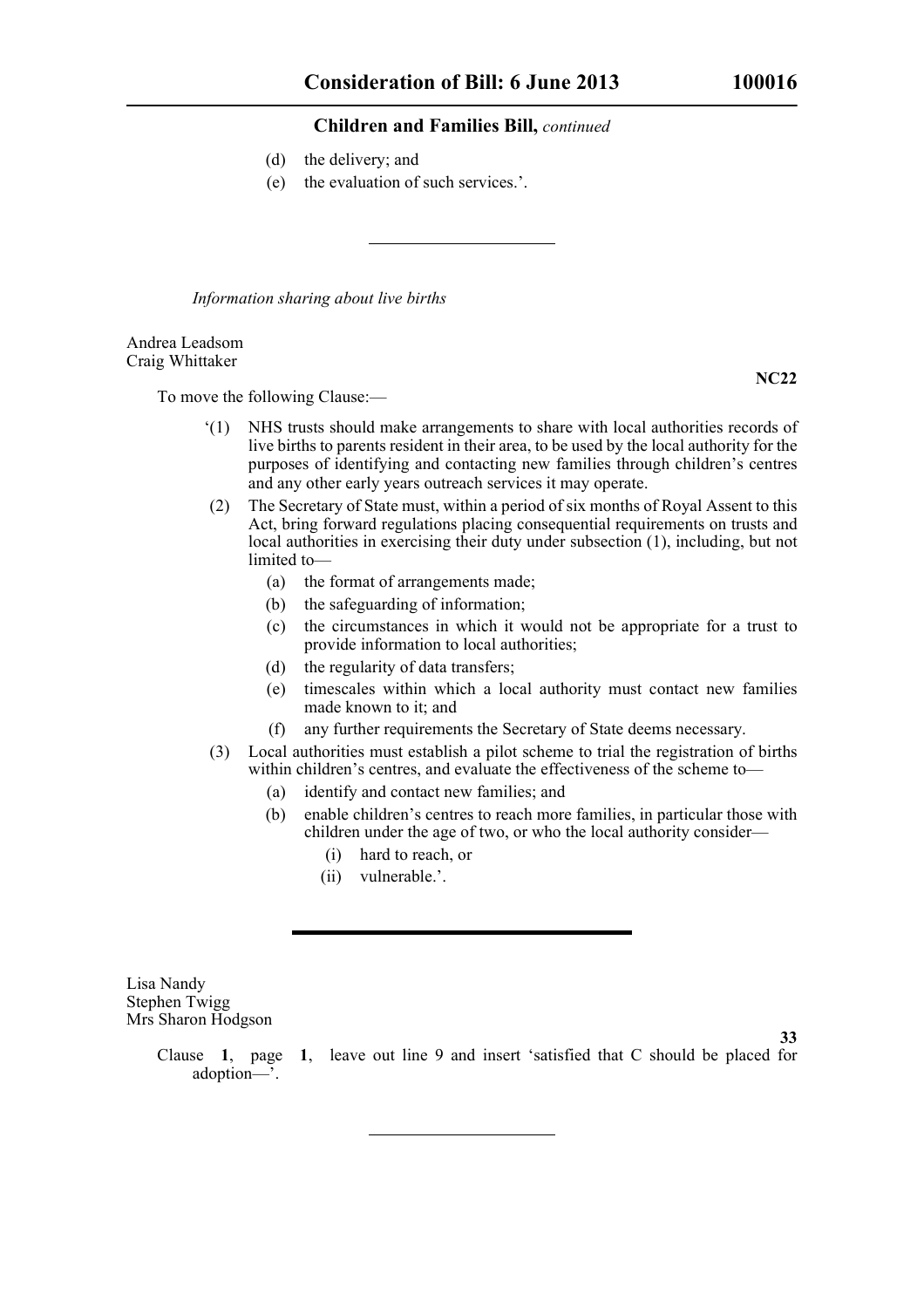| Lisa Nandy<br><b>Stephen Twigg</b><br>Mrs Sharon Hodgson | 34                                                                                                                                                                                                                                                                                  |
|----------------------------------------------------------|-------------------------------------------------------------------------------------------------------------------------------------------------------------------------------------------------------------------------------------------------------------------------------------|
|                                                          | Clause 2, page 1, line 15, at end insert—                                                                                                                                                                                                                                           |
| (1A)                                                     | In subsection $(4)$ , after paragraph $(f)$ insert—<br>the child's religious persuasion, racial origin and cultural and linguistic<br>" $(g)$<br>background, although this paragraph does not apply to an adoption<br>agency in Wales, to which subsection (5) instead applies.".'. |
| Tim Loughton $[R]$                                       |                                                                                                                                                                                                                                                                                     |
|                                                          | $\mathbf{2}$<br>Clause 3, page 2, line 22, at end insert—                                                                                                                                                                                                                           |
| (1A)                                                     | The Secretary of State may require local authorities to make arrangements with<br>adoption agencies to compensate them for the cost of recruiting approved<br>prospective adopters.'.                                                                                               |
| Tim Loughton [R]<br>Meg Munn                             |                                                                                                                                                                                                                                                                                     |
|                                                          | 29<br>Clause $3$ , page 2, line 22, at end insert—<br>'(1A) Directions under subsection (1) may not be given before May 2017, being five<br>years after the introduction of adoption scorecards.'.                                                                                  |
| Tim Loughton [R]                                         |                                                                                                                                                                                                                                                                                     |
|                                                          | $\mathbf{3}$<br>Clause $3$ , page $2$ , line $32$ , leave out paragraph (c).                                                                                                                                                                                                        |
| <b>Secretary Michael Gove</b>                            |                                                                                                                                                                                                                                                                                     |
|                                                          | 9<br>Clause 6, page 5, line 9, at end insert—                                                                                                                                                                                                                                       |
| $\hat{ }$ ( )                                            | In section 129 (disclosure of information), in subsection $(2)(a)$ after "suitable for<br>adoption" insert "or for whom a local authority in England is considering<br>adoption".'.                                                                                                 |

Secretary Michael Gove

Clause **8**, page **8**, line **42**, at end add—

- '(12) In Part 1 of Schedule 1 to the Legal Aid, Sentencing and Punishment of Offenders Act 2012 (civil legal services)—
	- (a) in paragraph 12(9) (victims of domestic violence and family matters), in the definition of "family enactment" after paragraph (o) insert—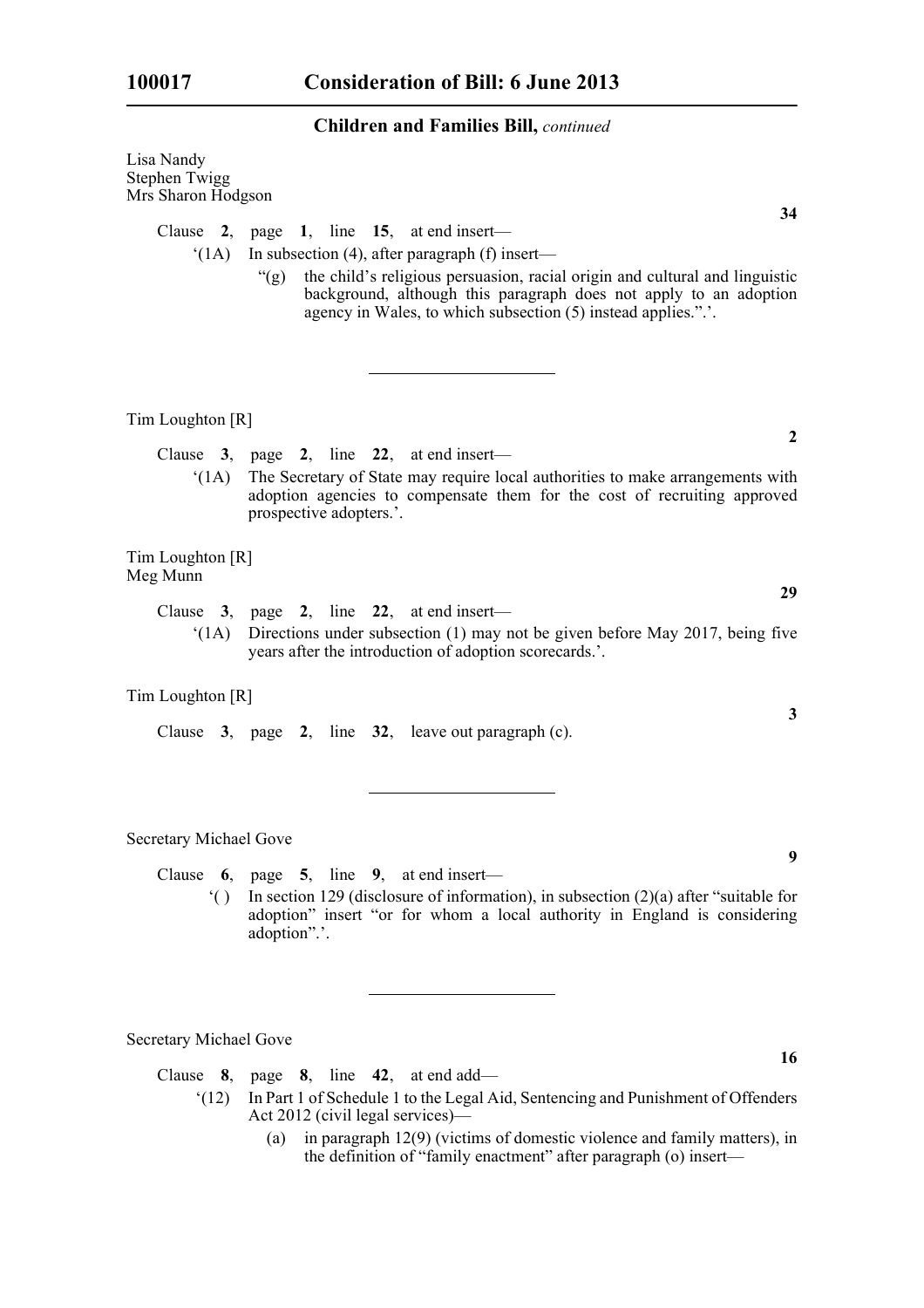- "(p) section 51A of the Adoption and Children Act 2002 (post-adoption contact orders).", and
- (b) in paragraph 13(1) (protection of children and family matters) after paragraph (f) insert—
	- "(g) orders under section 51A of the Adoption and Children Act 2002 (post-adoption contact)."'.

Bill Esterson Craig Whittaker

> Clause **9**, page **9**, line **8**, at end insert 'and section 23B subsection (8A) and monitoring and evaluating the effectiveness of that local authority in discharging its duties under section 23C subsection (4B) and section 23CA and advising them on ways to improve.'.

Bill Esterson Craig Whittaker

**32**

**49**

**31**

Clause **9**, page **9**, line **11**, at end add— '(2) In the Children Act 1989, in section 23B after subsection (8) insert—

> "(8A) The duty of local authorities under subsection (8) to safeguard and promote the child's welfare, includes in particular a duty to promote the child's educational achievement.".'.

Jeremy Corbyn

Clause **10**, page **9**, line **16**, at end insert 'unless in the view of the court it is unreasonable to do so'.

Lisa Nandy Stephen Twigg Mrs Sharon Hodgson

Clause **11**, page **10**, line **10**, at end insert—

'(2B) "Involvement" is any kind of direct or indirect involvement that promotes the welfare of the child. It shall not be taken to mean any particular division of a child's time.'.

Jeremy Corbyn

Clause **11**, page **10**, line **10**, at end insert—

'(2B) Involvement shall mean, but is not limited to, direct contact with a child by any means including supervised contact, indirect contact with a child by any means

**50**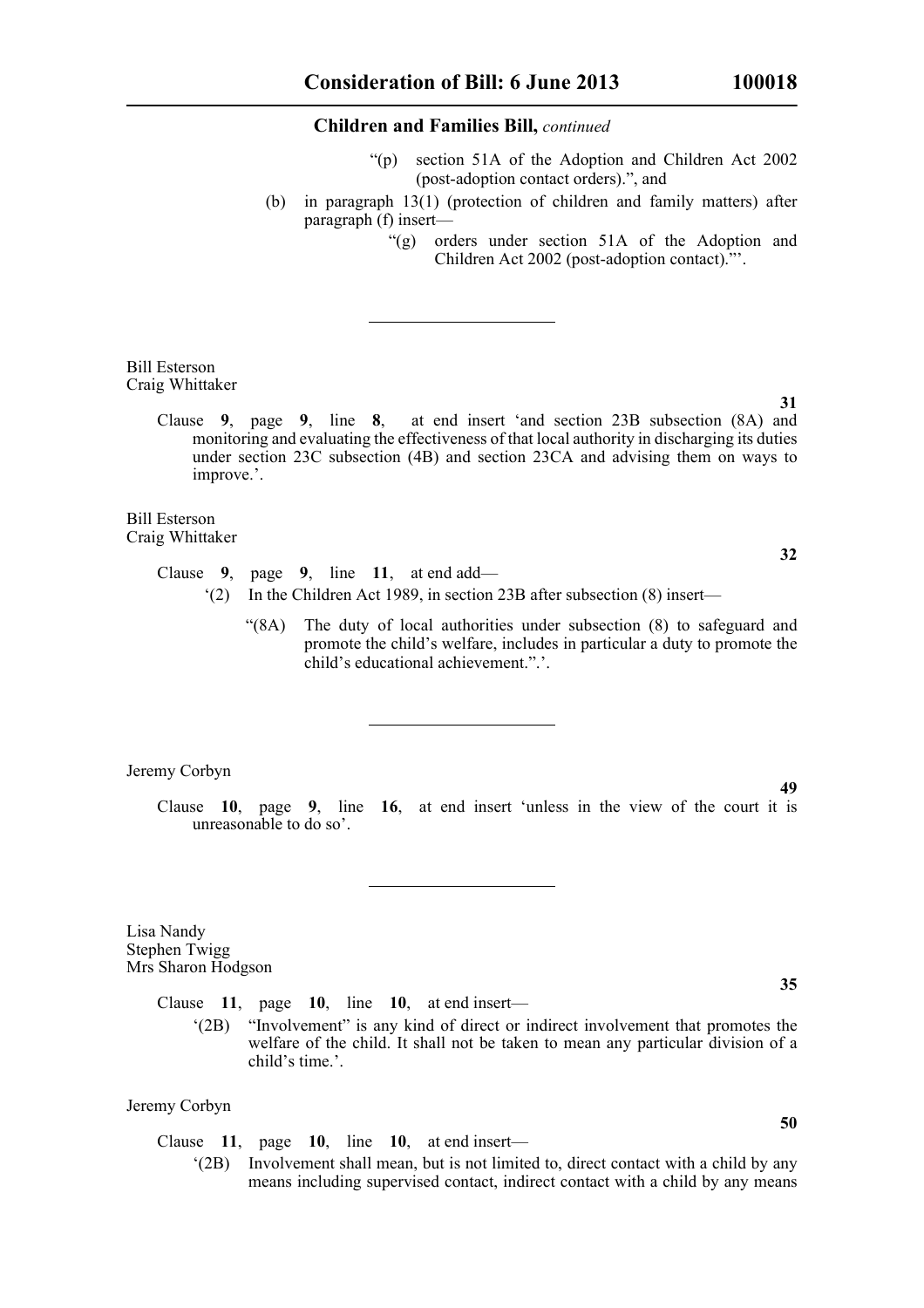including letters or telephone or receiving information about a child from the other parent or a third party.'.

#### Jeremy Corbyn

Clause **12**, page **10**, line **35**, at end add—

'(5) A child arrangements order that provides for a child to reside with a particular person is to be interpreted as granting rights of custody to that person.'.

Meg Munn Anne Coffey Bill Esterson

Jeremy Corbyn

Clause **14**, page **13**, line **8**, after 'issued', insert 'unless in the view of the court it would be in the best interests of the child to set a different timetable'.

Meg Munn Anne Coffey Bill Esterson

> Clause **14**, page **13**, line **45**, at end insert 'or, having taken into consideration the safeguarding and promotion of the child's welfare, following evidence presented to the court relating to a planned programme of intervention, such longer time period as the court deems appropriate.'.

Lisa Nandy Stephen Twigg Mrs Sharon Hodgson

Clause **15**, page **14**, line **46**, at end insert—

- '(A1) Section 22 of the Children Act 1989 (general duty of local authority in relation to children looked after by them) is amended as follows—
	- "(B1) In subsection (4), after "proposing to look after,", insert "including when making any fundamental change to the care plan before or after a care order has been made".'.

**51**

**52**

**5**

**6**

Clause **14**, page **13**, line **8**, after 'issued', insert 'unless the court considers it necessary in order to safeguard or promote the child's welfare to permit additional time for the disposing of the application.'.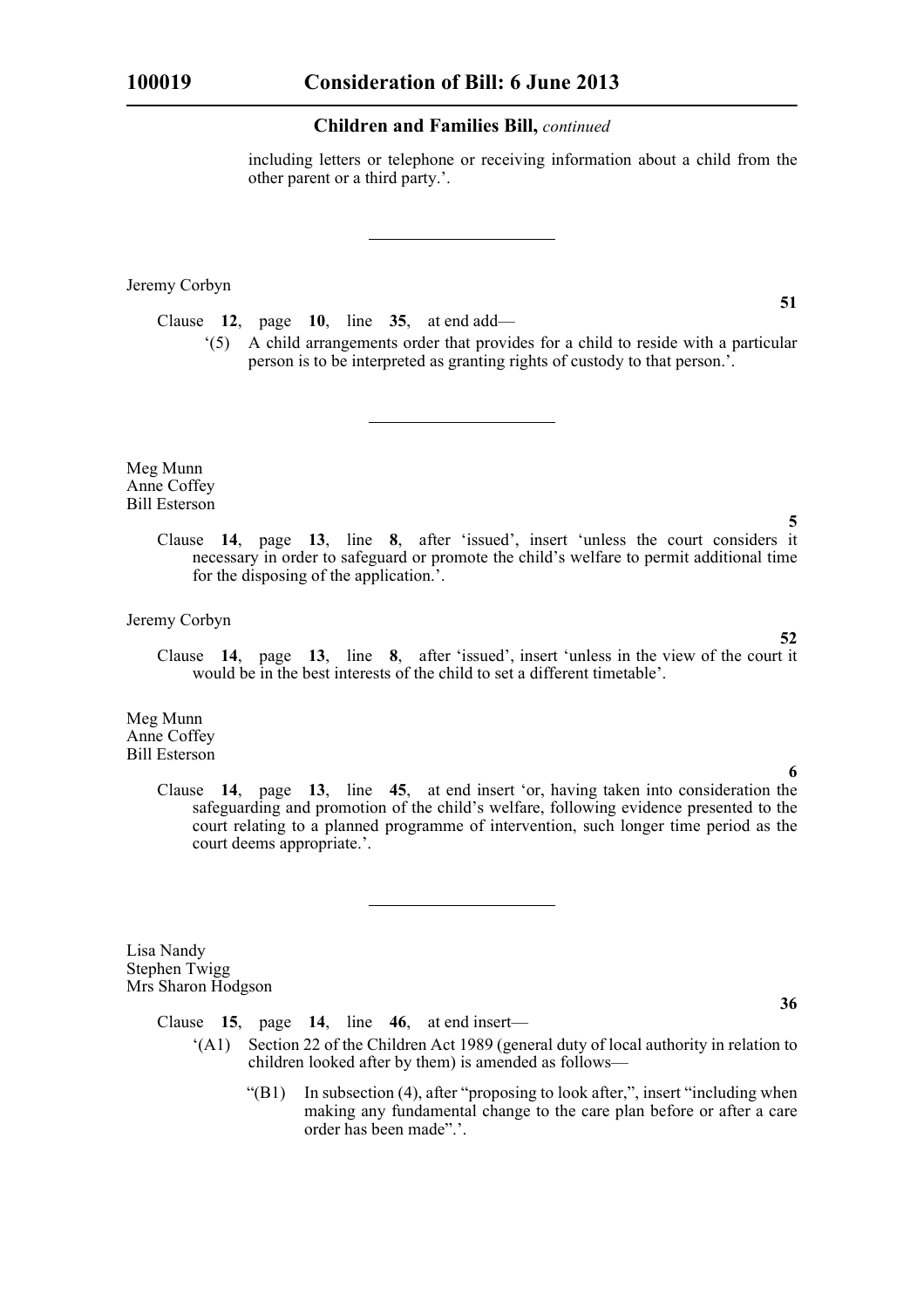Meg Munn Anne Coffey Bill Esterson Lisa Nandy Mrs Sharon Hodgson

> Clause **15**, page **15**, line **3**, after 'provisions', insert 'and sibling placement arrangements'.

Meg Munn Anne Coffey Bill Esterson Lisa Nandy

> Clause **15**, page **15**, line **6**, at end insert 'unless it deems such consideration necessary in assessing the permanence provisions of the section 31A plan for the child concerned and making the care order, taking into account the circumstances of the application and the safeguarding and promotion of the child's welfare.'.

Jeremy Corbyn

Clause **15**, page **15**, line **6**, at end insert 'but may do so when any matter is brought to the court's attention by the child's guardian'.

Mr Robert Buckland

Clause **21**, page **19**, line **16**, leave out 'wholly or mainly'.

Mr Robert Buckland

Clause **27**, page **22**, line **3**, at end insert—

- '(2A) If the education and care provision provided as part of the local offer is deemed insufficient to meet the needs of children and young people under subsection (2), a local authority must—
	- (a) publish these findings;
	- (b) improve that provision until it is deemed sufficient by—
		- (i) those consulted in subsection (3); and
		- (ii) Ofsted.'.

**7**

**53**

**39**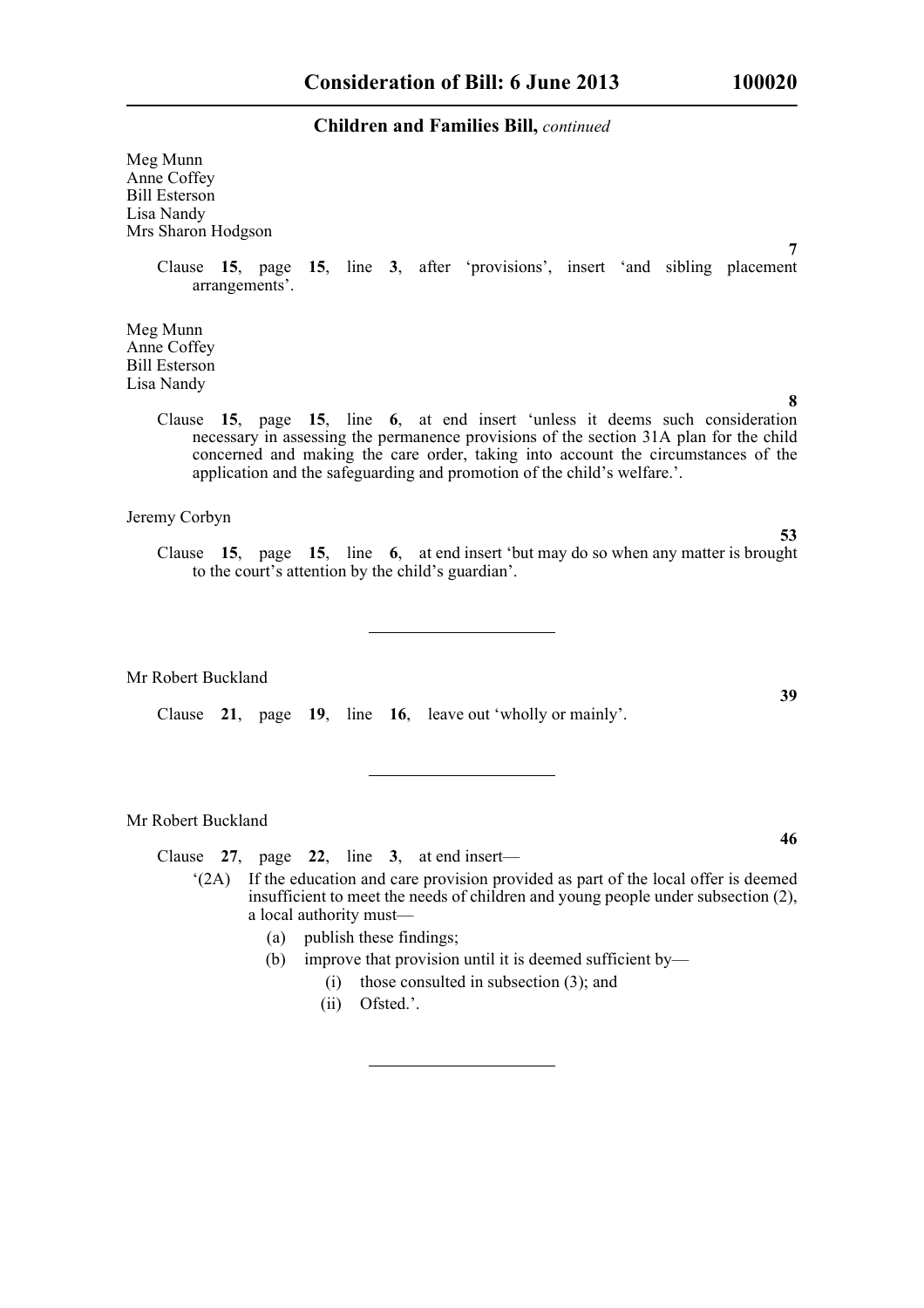| <b>Caroline Nokes</b>  |                                                             |                                              |  |                                                                  | 30                                                                                                                                                                                                                                                      |  |  |  |  |
|------------------------|-------------------------------------------------------------|----------------------------------------------|--|------------------------------------------------------------------|---------------------------------------------------------------------------------------------------------------------------------------------------------------------------------------------------------------------------------------------------------|--|--|--|--|
|                        | Clause $30$ , page 24, line 34, at end insert—<br>f(f)      |                                              |  | budget should they choose one.'.                                 | arrangements to assist young people and parents in managing a personal                                                                                                                                                                                  |  |  |  |  |
| Mr Robert Buckland     |                                                             |                                              |  |                                                                  |                                                                                                                                                                                                                                                         |  |  |  |  |
|                        |                                                             |                                              |  | Clause $36$ , page $29$ , line $20$ , leave out subsection (10). | 40                                                                                                                                                                                                                                                      |  |  |  |  |
|                        | Mr Robert Buckland                                          |                                              |  |                                                                  |                                                                                                                                                                                                                                                         |  |  |  |  |
|                        | 'required by the child or young person.'.                   |                                              |  |                                                                  | 44<br>Clause 37, page 30, line 8, leave out from 'provision' to end of line 10 and insert                                                                                                                                                               |  |  |  |  |
| Mr Robert Buckland     |                                                             |                                              |  |                                                                  | 41                                                                                                                                                                                                                                                      |  |  |  |  |
| Mr Robert Buckland     |                                                             |                                              |  | Clause $37$ , page $30$ , line $13$ , leave out subsection (4).  | 45                                                                                                                                                                                                                                                      |  |  |  |  |
|                        | Clause $38$ , page $30$ , line $35$ , at end insert—<br>(g) | an offer from.'.                             |  |                                                                  | an institution of higher education which the young person has accepted                                                                                                                                                                                  |  |  |  |  |
| Secretary Michael Gove |                                                             |                                              |  |                                                                  | 17                                                                                                                                                                                                                                                      |  |  |  |  |
| Clause                 | 41, page<br>$^{\circ}$ (ba)                                 | 32,<br>an independent school—<br>(i)<br>(ii) |  | line 28, after 'needs,' insert-                                  | which has been entered on the register of independent schools in<br>Wales (kept under section 158 of the Education Act 2002), and<br>which is specially organised to make special educational<br>provision for pupils with special educational needs,'. |  |  |  |  |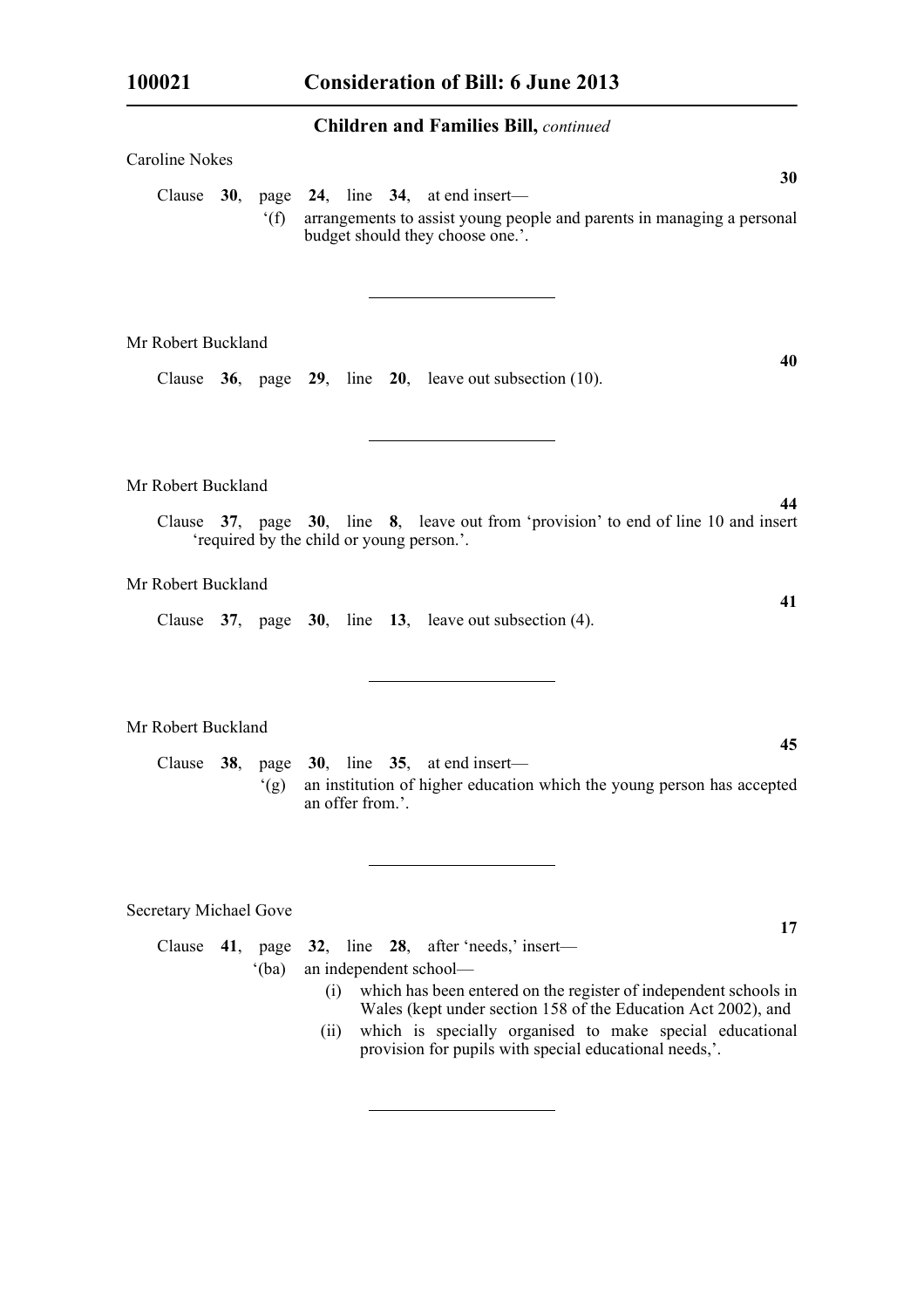| Mr Robert Buckland            | 37                                                                                                                                                                                                                                                                                                                                                                                                                               |
|-------------------------------|----------------------------------------------------------------------------------------------------------------------------------------------------------------------------------------------------------------------------------------------------------------------------------------------------------------------------------------------------------------------------------------------------------------------------------|
| (2A)                          | Clause $42$ , page $33$ , line 6, at end insert—<br>If the plan specifies social care provision, the responsible local authority must<br>secure the specified social care provision for the child or young person.'.                                                                                                                                                                                                             |
| Mr Robert Buckland            | 42                                                                                                                                                                                                                                                                                                                                                                                                                               |
|                               | Clause $44$ , page $34$ , line 3, leave out subsection (5).                                                                                                                                                                                                                                                                                                                                                                      |
| Mr Robert Buckland<br>(4)     | 43<br>Clause 45, page 34, line 37, leave out subsection $(4)$ and insert—<br>In forming an opinion for the purposes of this section in relation to a young person<br>aged over 18, a local authority must have regard to his or her age.'.                                                                                                                                                                                       |
| <b>Secretary Michael Gove</b> | 18<br>Clause 48, page 36, line 19, at beginning insert 'Special educational'.                                                                                                                                                                                                                                                                                                                                                    |
| <b>Secretary Michael Gove</b> | 19<br>Clause 48, page 36, line 20, leave out 'provision' and insert 'having been'.                                                                                                                                                                                                                                                                                                                                               |
| Secretary Michael Gove<br>(6) | 20<br>Clause $48$ , page $36$ , line $21$ , at end insert—<br>Subsection $(7)$ applies if—<br>an EHC plan is maintained for a child or young person, and<br>(a)<br>health care provision specified in the plan is acquired for him or her by<br>(b)<br>means of a payment made by a commissioning body under section<br>12A(1) of the National Health Service Act 2006 (direct payments for<br>health care).                     |
| (7)<br>(8)                    | The health care provision is to be treated as having been arranged by the<br>commissioning body in pursuance of its duty under section $42(3)$ of this Act,<br>subject to any prescribed conditions or exceptions.<br>"Commissioning body", in relation to any specified health care provision, means<br>a body that is under a duty to arrange health care provision of that kind in respect<br>of the child or young person.'. |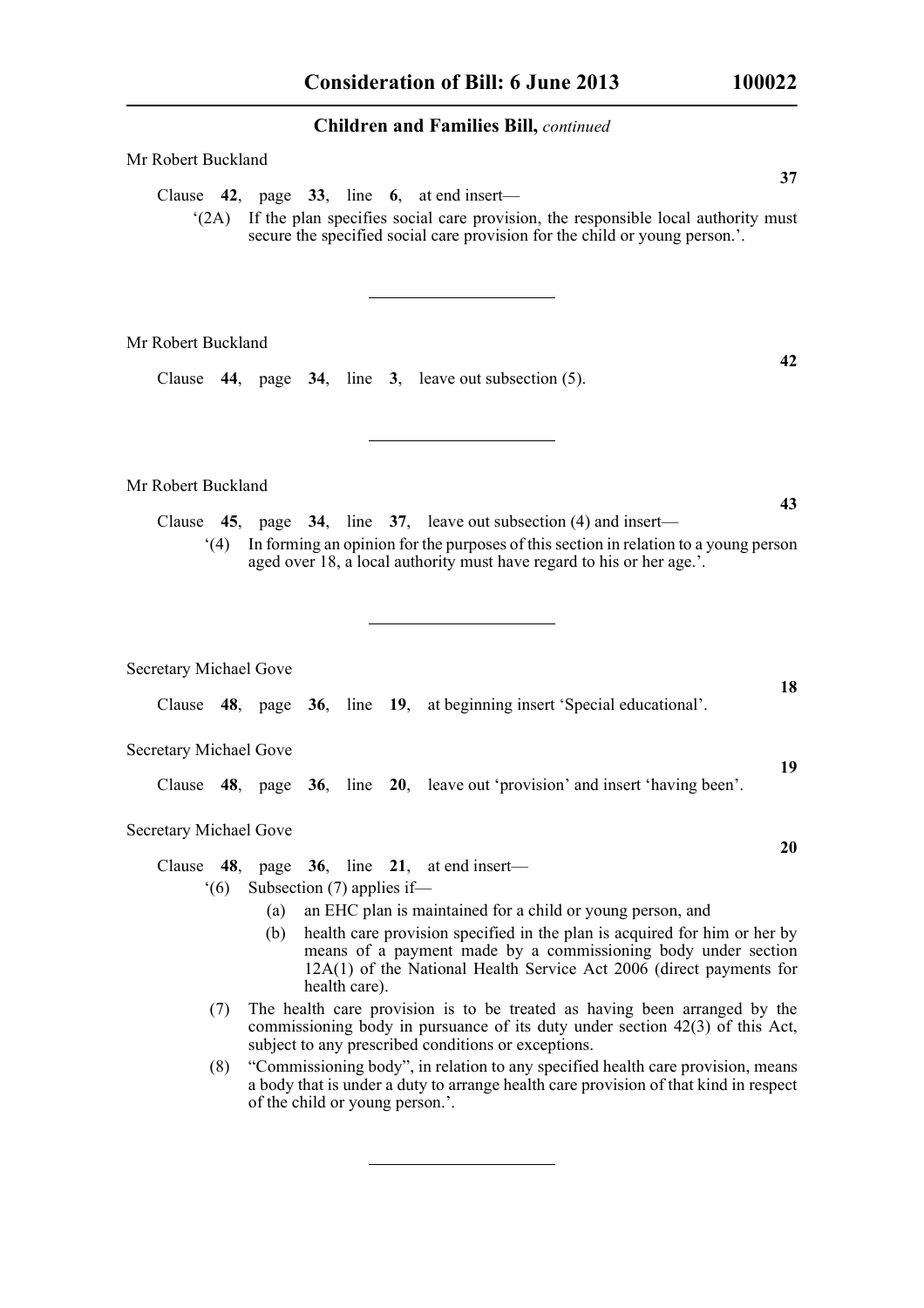| <b>Children and Families Bill, continued</b>                                                                                                                                                                                                                                                                                                                                                                                                                                                                           |  |  |  |  |  |  |  |
|------------------------------------------------------------------------------------------------------------------------------------------------------------------------------------------------------------------------------------------------------------------------------------------------------------------------------------------------------------------------------------------------------------------------------------------------------------------------------------------------------------------------|--|--|--|--|--|--|--|
| Secretary Michael Gove                                                                                                                                                                                                                                                                                                                                                                                                                                                                                                 |  |  |  |  |  |  |  |
| 21<br>Clause 49, page 36, line 28, after 'authority', insert 'in England'.                                                                                                                                                                                                                                                                                                                                                                                                                                             |  |  |  |  |  |  |  |
| Mr Robert Buckland<br>38<br>Clause $50$ , page $37$ , line 18, at end insert :<br>the social care provision specified in an EHC plan;<br>(g)<br>the healthcare provision specified in an EHC plan.'.<br>(h)                                                                                                                                                                                                                                                                                                            |  |  |  |  |  |  |  |
| Mr Robert Buckland<br>47<br>Page 48, line 35, leave out Clause 69.                                                                                                                                                                                                                                                                                                                                                                                                                                                     |  |  |  |  |  |  |  |
| Mr Robert Buckland<br>48<br>Clause 72, page 49, line 46, leave out from 'education,' to end of line 1 on page 50.                                                                                                                                                                                                                                                                                                                                                                                                      |  |  |  |  |  |  |  |
| <b>Secretary Michael Gove</b>                                                                                                                                                                                                                                                                                                                                                                                                                                                                                          |  |  |  |  |  |  |  |
| 26<br>Clause 87, page 66, leave out line 34 and insert—<br>$^{\circ}$ (b)<br>a person who is an employer or former employer of such a person.<br>In subsection $(2)(b)$ "employer", in relation to a person falling within subsection<br>(2A)<br>$(2)(a)$ who is an employed earner, includes a person who is a secondary<br>contributor as regards that employed earner.                                                                                                                                              |  |  |  |  |  |  |  |
| The conditions as to employment or self-employment that may be specified in<br>(2B)<br>provision under section $75E(2)$ or (5) or $75G(2)$ or (5) include conditions as to<br>being in employed or self-employed earner's employment.                                                                                                                                                                                                                                                                                  |  |  |  |  |  |  |  |
| In subsections $(2A)$ and $(2B)$ —<br>(2C)<br>"employed earner" and "self-employed earner" have the meaning given by<br>section 2 of the Social Security Contributions and Benefits Act 1992,<br>subject for these purposes to the effect of regulations made under section<br>$2(2)(b)$ of that Act (persons who are to be treated as employed or self-<br>employed earners);<br>"employment", in the case of employment as an employed or self-employed<br>earner, has the meaning given by section 122 of that Act; |  |  |  |  |  |  |  |
| "secondary contributor", as regards an employed earner, means a person<br>$who$ —                                                                                                                                                                                                                                                                                                                                                                                                                                      |  |  |  |  |  |  |  |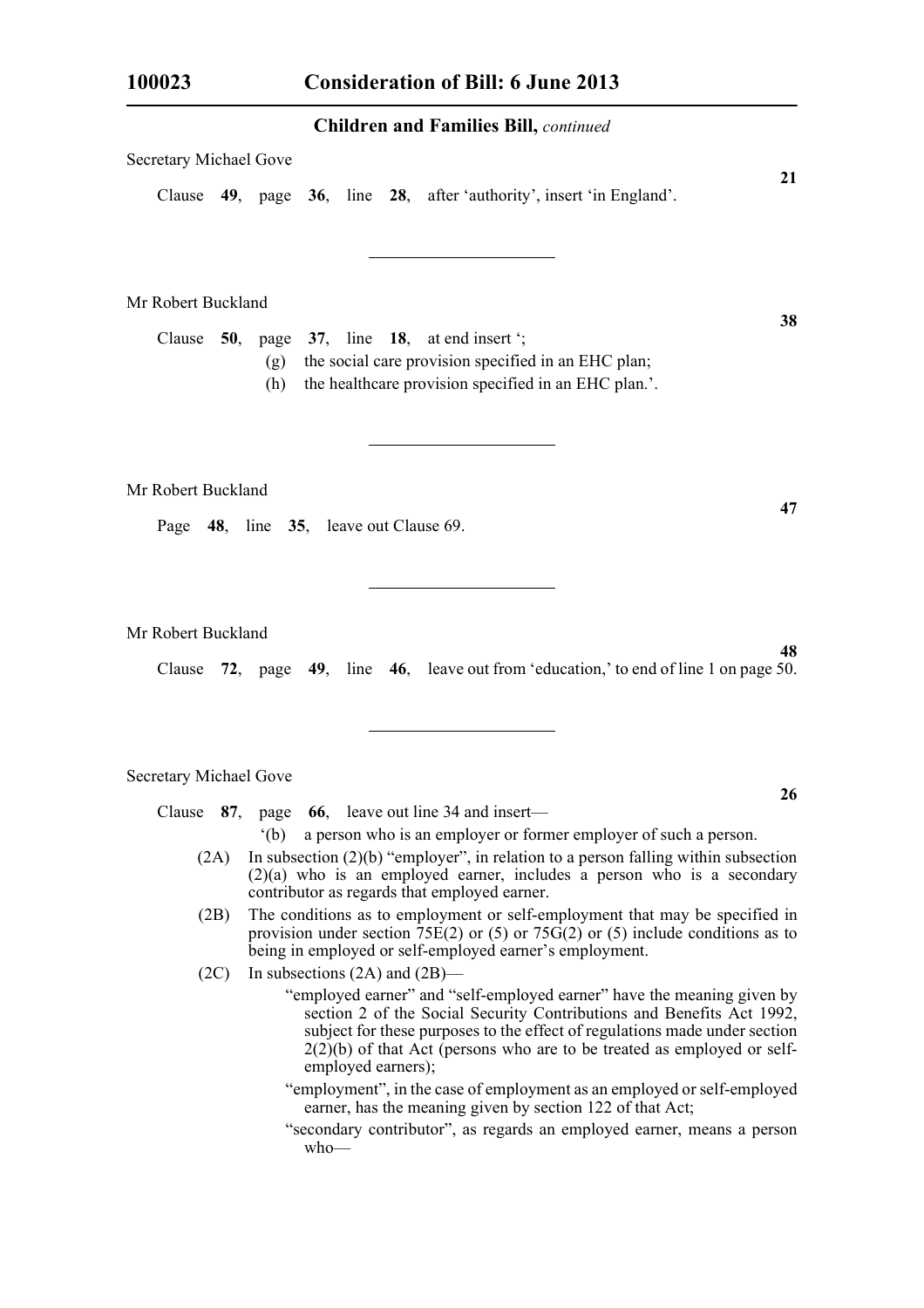- (a) is indicated by section  $7(1)$  of that Act, as that subsection has effect subject to section 7(2) of that Act, as being a secondary contributor as regards the earner, or
- (b) is indicated by regulations under section 7(2) of that Act as being a person to be treated as a secondary contributor as regards the earner.'.

Secretary Michael Gove

Clause **107**, page **113**, line **39**, at end insert—

- '(2) Subsections (3) to (5) apply if section 85(1) of the Legal Aid, Sentencing and Punishment of Offenders Act 2012 ("the 2012 Act") comes into force on or before the day on which this Act is passed.
- (3) Section 85 of the 2012 Act (removal of £5,000 limit on certain fines on conviction by magistrates' court) applies in relation to the following offences as if the offences were relevant offences (as defined in section 85(3) of that Act)—
	- (a) the offence contained in the new section  $51C(4)$  to be inserted into the Childcare Act 2006 by paragraph 13 of Schedule 4 to this Act;
	- (b) the offence contained in the new section  $51F(1)$  to be inserted into that Act by paragraph 13 of that Schedule;
	- (c) the offence contained in the new section  $61D(4)$  to be inserted into that Act by paragraph 26 of that Schedule;
	- (d) the offence contained in the new section  $61G(1)$  to be inserted into that Act by paragraph 26 of that Schedule;
	- (e) the offence contained in the new section  $69C(6)$  to be inserted into that Act by paragraph 36 of that Schedule;
	- (f) the offence contained in the new section  $76B(3)$  to be inserted into that Act by paragraph 46 of that Schedule.
- (4) Section 85 of the 2012 Act (removal of £5,000 limit on certain fines on conviction by magistrates' court) applies in relation to the power in the new section 69A(1)(b) to be inserted into the Childcare Act 2006 by paragraph 35 of Schedule 4 to this Act as if the power were a relevant power (as defined in section 85(3) of the 2012 Act).
- (5) Regulations described in section 85(11) of the 2012 Act may amend, repeal or otherwise modify a provision of this Act or the Childcare Act 2006.'.

Secretary Michael Gove

Schedule **1**, page **116**, leave out lines 5 to 12 and insert—

- '"(2A) Regulations may make provision permitting the disclosure of prescribed information entered in the register, or compiled from information entered in the register—
	- (a) to an adoption agency or to a Welsh, Scottish or Northern Irish adoption agency for any prescribed purpose, or
	- (b) for the purpose of enabling the information to be entered in a register which is maintained in respect of Wales, Scotland or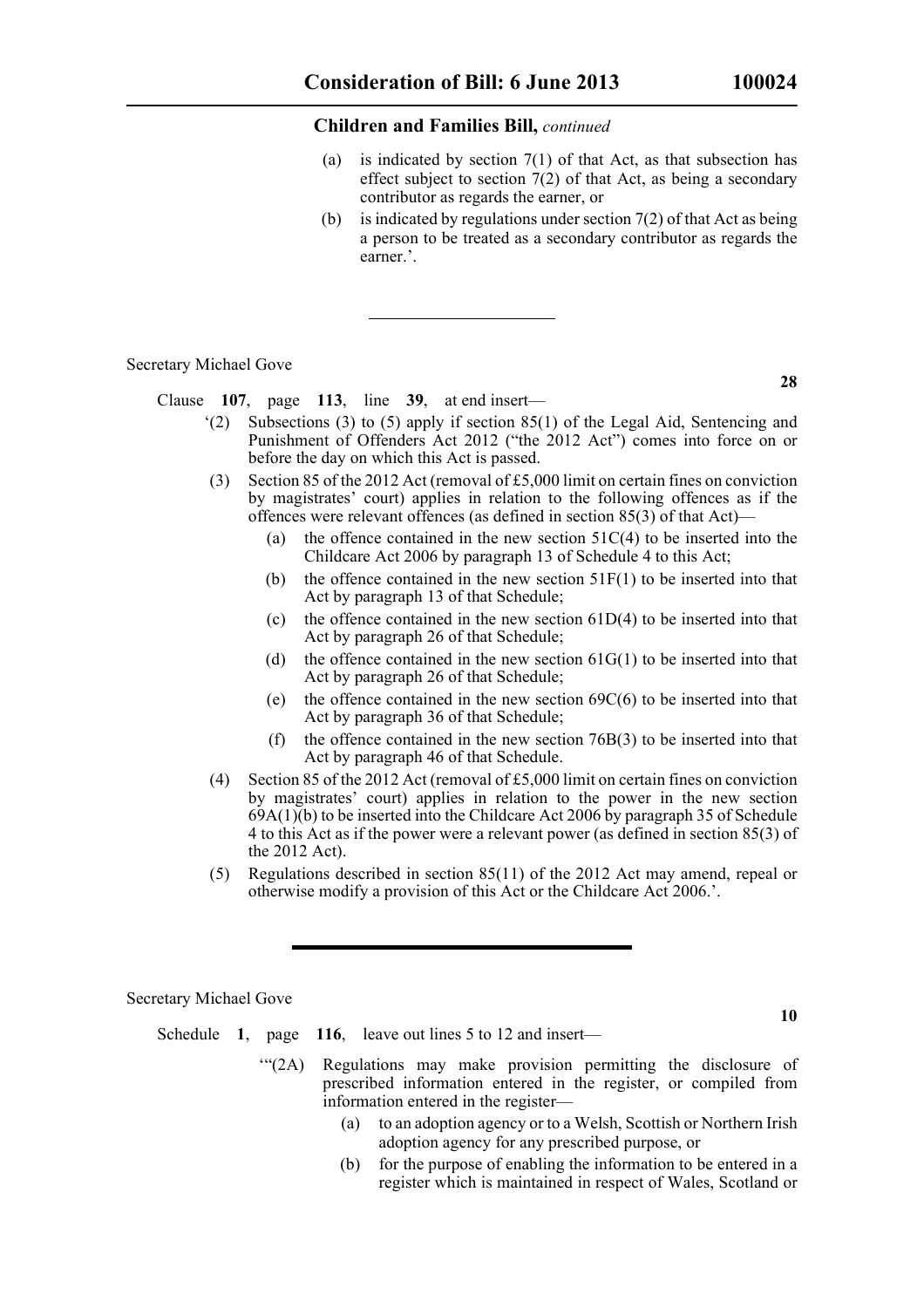Northern Ireland and which contains information about children who are suitable for adoption or prospective adopters who are suitable to adopt a child."'.

| Secretary Michael Gove |  |  |          |  |  |                                                                                                              |    |
|------------------------|--|--|----------|--|--|--------------------------------------------------------------------------------------------------------------|----|
|                        |  |  | $(a)$ '. |  |  | Schedule 1, page 116, line 13, after $(4)$ insert $-$                                                        | 11 |
| Secretary Michael Gove |  |  |          |  |  |                                                                                                              |    |
|                        |  |  |          |  |  | Schedule 1, page 116, line 13, at end insert— $\cdot$ , and<br>(b) after " $(2)$ " insert "or $(2A)$ "       | 12 |
| Secretary Michael Gove |  |  |          |  |  |                                                                                                              |    |
|                        |  |  |          |  |  | Schedule 1, page 116, line 17, at end insert—<br>() in paragraph (a) after " $(2)$ " insert "or $(2A)$ ", ". | 13 |
| Secretary Michael Gove |  |  |          |  |  |                                                                                                              |    |
|                        |  |  |          |  |  | Schedule 1, page 116, line 21, leave out $(2A)(a)$ and insert $(2A)$ .                                       | 14 |
| Secretary Michael Gove |  |  |          |  |  |                                                                                                              |    |

Schedule 1, page 116, line 22, leave out 'after "subsection" insert "(2A)(b) or"' and insert 'for "to whom information is disclosed under subsection (3)" substitute "in respect of information disclosed under subsection (2A) or (3)"'.

Secretary Michael Gove

Schedule **3**, page **149**, line **25**, leave out 'young person' and insert 'person over compulsory school age but under 25'.

Secretary Michael Gove

Schedule **3**, page **151**, line **7**, at end insert—

*'Local Government Act 1974 (c. 7)*

61A In Schedule 5 to the Local Government Act 1974 (matters not subject to investigation by Local Commissioners), in paragraph 5(2)(b) for "by section 312" substitute "by section 579(1)".

*Disabled Persons (Services, Consultation and Representation) Act 1986 (c. 33)*

- 61B (1) In the Disabled Persons (Services, Consultation and Representation) Act 1986, section 5 (disabled persons leaving special education) is amended as follows.
	- (2) In subsection  $(1)$ —

**23**

**22**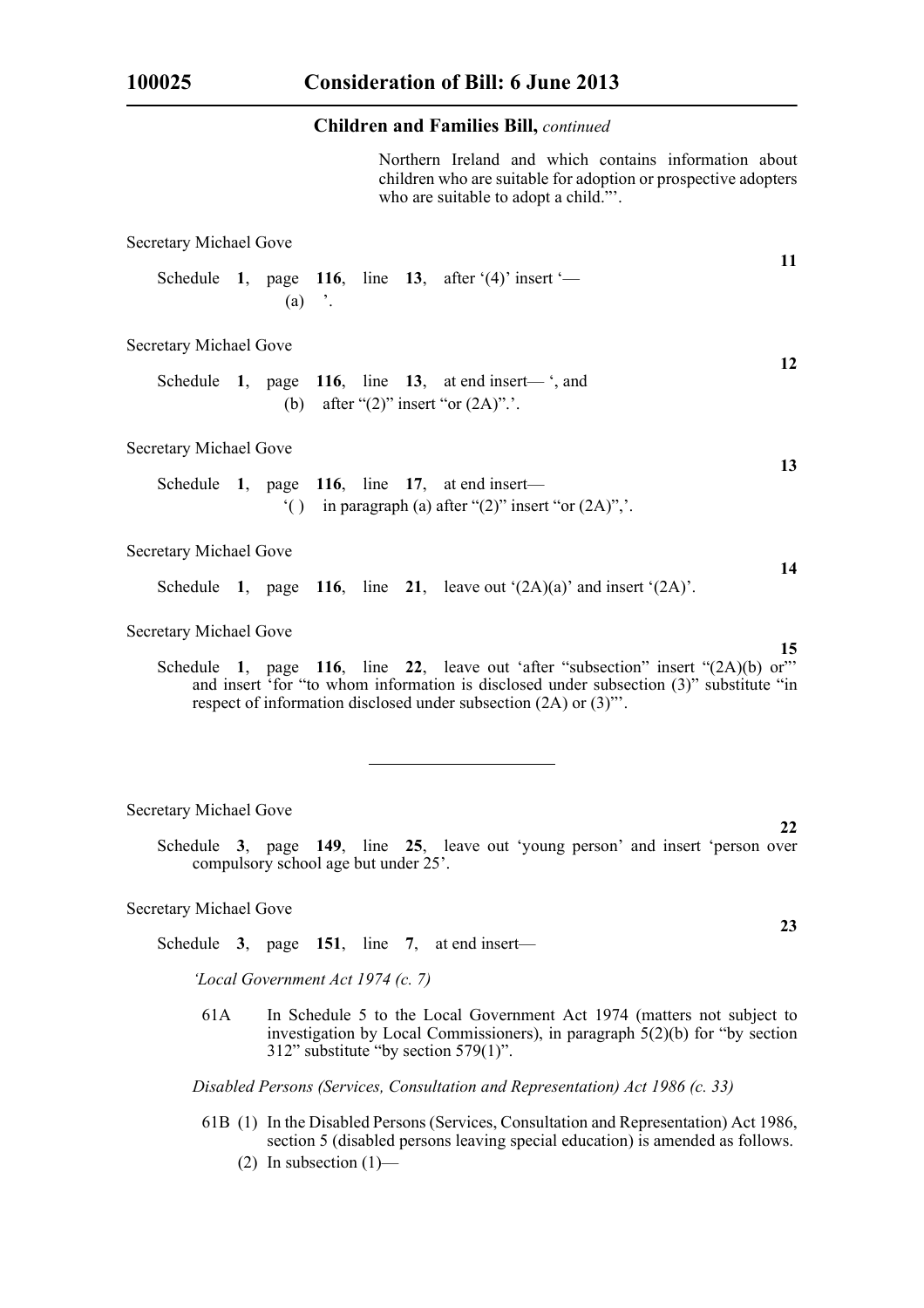- (a) in paragraph (a) after "needs)" insert ", or have maintained an EHC plan under section 37 of the Children and Families Act 2013,", and
- (b) in paragraph (b) after "statement" (in both places) insert "or plan".
- (3) In subsection (2)—
	- (a) in paragraph (a) after "statement" insert ", or secure the preparation of an EHC plan,",
	- (b) in paragraph (b) after "statement" insert "or plan", and
	- (c) after "making the statement" insert ", securing the preparation of the plan".
- (4) After subsection (8) insert—
	- "(8A) Regulations under section (*Transfer of EHC plans*) of the Children and Families Act 2013 (transfer of EHC plans) may make such provision as appears to the Secretary of State to be necessary or expedient in connection with subsections (1) to (7) of this section."
- (5) In subsection (9), in paragraph (a) of the definition of "the responsible authority", after "1996" insert "or (as the case may be) Part 3 of the Children and Families Act 2013".

*Value Added Tax Act 1994 (c. 23)*

- 61C (1) In Schedule 9 to the Value Added Tax Act 1994, in Part 2 (groups of goods and services the supply of which is exempt from VAT), group 6 (education) is amended as follows.
	- (2) In item 5B—
		- (a) after paragraph (b) insert—

"(ba) aged 19 or over and for whom an EHC plan is maintained,", and

- (b) in paragraph (d), after "paragraph" insert "(ba) or".
- (3) in note (5B), after "item (5B)," insert ""EHC plan" and" and for "has the same meaning" substitute "have the same meanings".

*School Standards and Framework Act 1998 (c. 31)*

- 61D The School Standards and Framework Act 1998 is amended as follows.
- 61E (1) Section 98 (admission for nursery education or to nursery or special school: children with statements of special educational needs) is amended as follows.
	- (2) In subsection (7) after "for whom" insert "EHC plans are maintained under section 37 of the Children and Families Act 2013 or"
	- (3) In the title after "special education needs" insert "or EHC plans".
- 61F (1) Section 123 (nursery education: children with special educational needs) is amended as follows.
	- (2) In subsection (1), for the words from "(except" to the end substitute "to have regard to the provisions of the code of practice issued under section 66 of the Children and Families Act 2013 (in the case of education in England) or section 313(2) of the Education Act 1996 (in the case of education in Wales)."
	- (3) After subsection (1) insert—
		- "(1A) Subsection (1) does not apply in so far as the person in question is already under a duty to have regard to the provisions of the code of practice in question."
	- (4) In subsection (2)—
		- (a) for "That code of practice" substitute "The code of practice in question", and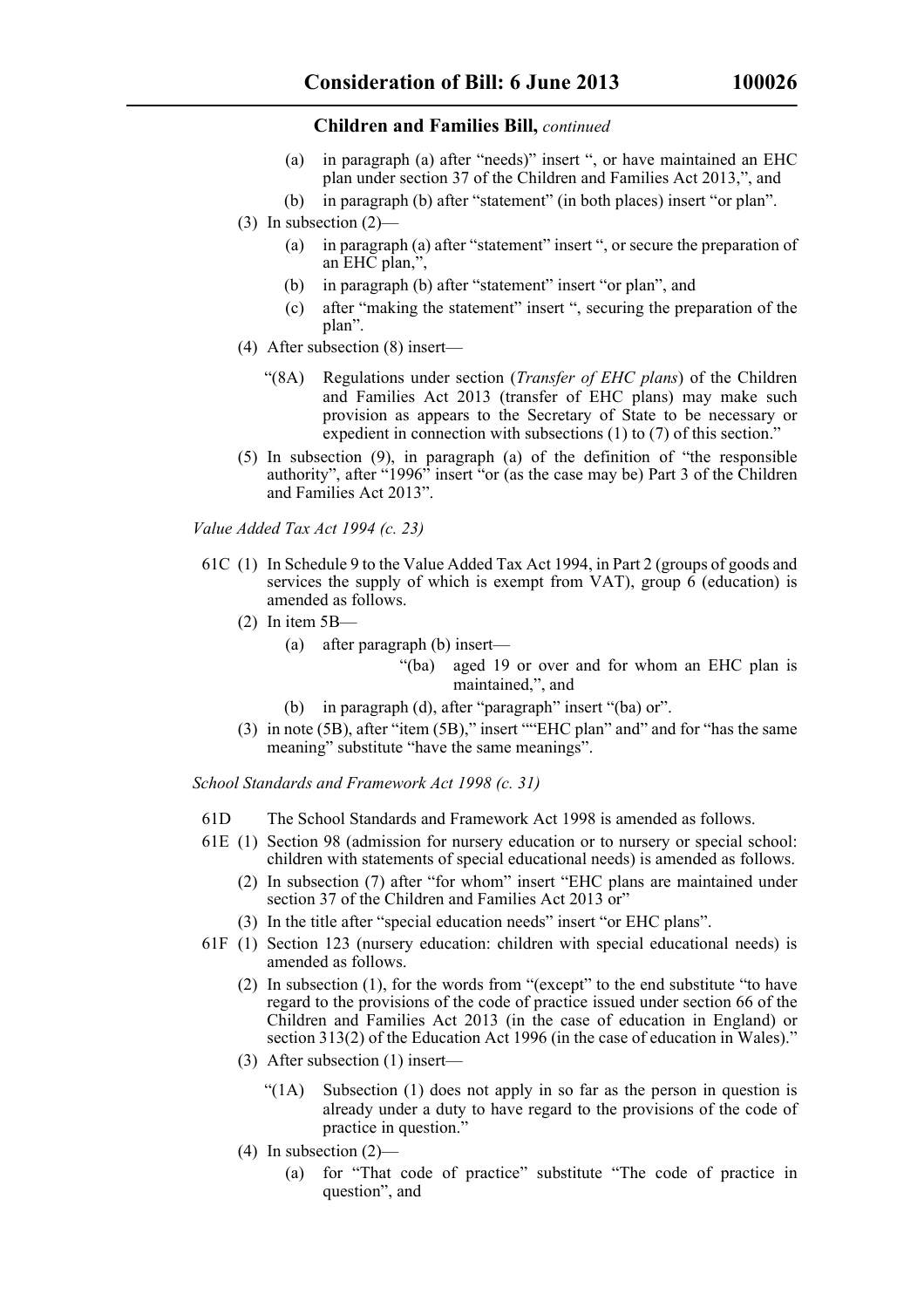- (b) after "functions under" insert "Part 3 of the Children and Families Act 2013 or (as the case may be)".
- $(5)$  In subsection  $(3)$ 
	- (a) for "that code of practice" substitute "the code of practice in question", and
	- (b) after "functions under" insert "Part 3 of the Children and Families Act 2013 or (as the case may be)".
- (6) In subsection (3A)(b) after "no" insert "EHC plan or".
- 61G In Part A1 of Schedule 22 (disposals of land in case of foundation, voluntary and foundation special schools in England), in paragraph A23(9), in paragraph (d) of the definition of "children's services"—
	- (a) after "learning difficulty" insert "or disability", and
	- (b) omit "66,".

*Learning and Skills Act 2000 (c. 21)*

- 61H The Learning and Skills Act 2000 is amended as follows.
- 61I In section 35 (conditions imposed by Welsh Ministers on financial resources provided by them), in subsection (3)(f) omit "139A or".
- 61J In section 41 (discharge by the Welsh Ministers of certain functions in relation to persons with learning difficulties), in subsection (1)(b) omit "139A or".'.

Secretary Michael Gove

Schedule **3**, page **151**, line **8**, leave out 'In the Learning and Skills Act 2000'.

#### Secretary Michael Gove

Schedule **3**, page **151**, line **10**, leave out from beginning to end of line 12 and insert—

- '63 In consequence of the repeals made by paragraphs 61I, 61J and 62—
	- (a) omit paragraph 76 of Schedule 1 to the Education and Skills Act 2008;
	- (b) section 80 of the Education and Skills Act 2008 is repealed.

*Education Act 2002 (c. 32)*

- 64 The Education Act 2002 is amended as follows.
- 65 In section 92 (pupils with statements of special educational needs: application of National Curriculum for England)—
	- (a) for the words from "a statement" to "special educational needs" substitute "an EHC plan maintained for the pupil",
	- (b) for "the statement" substitute "the plan", and
	- (c) in the heading for "statements of special educational needs" substitute "EHC plans".
- 66 (1) Section 94 (information concerning directions under section 93) is amended as follows.
	- (2) In subsection (3), for the words from "by virtue of" to the end substitute "and the responsible authority ought to be required to secure an EHC needs assessment for the pupil under section 36 of the Children and Families Act 2013 (or, if an EHC plan is maintained for the pupil, a re-assessment under section 44 of that Act)."

**25**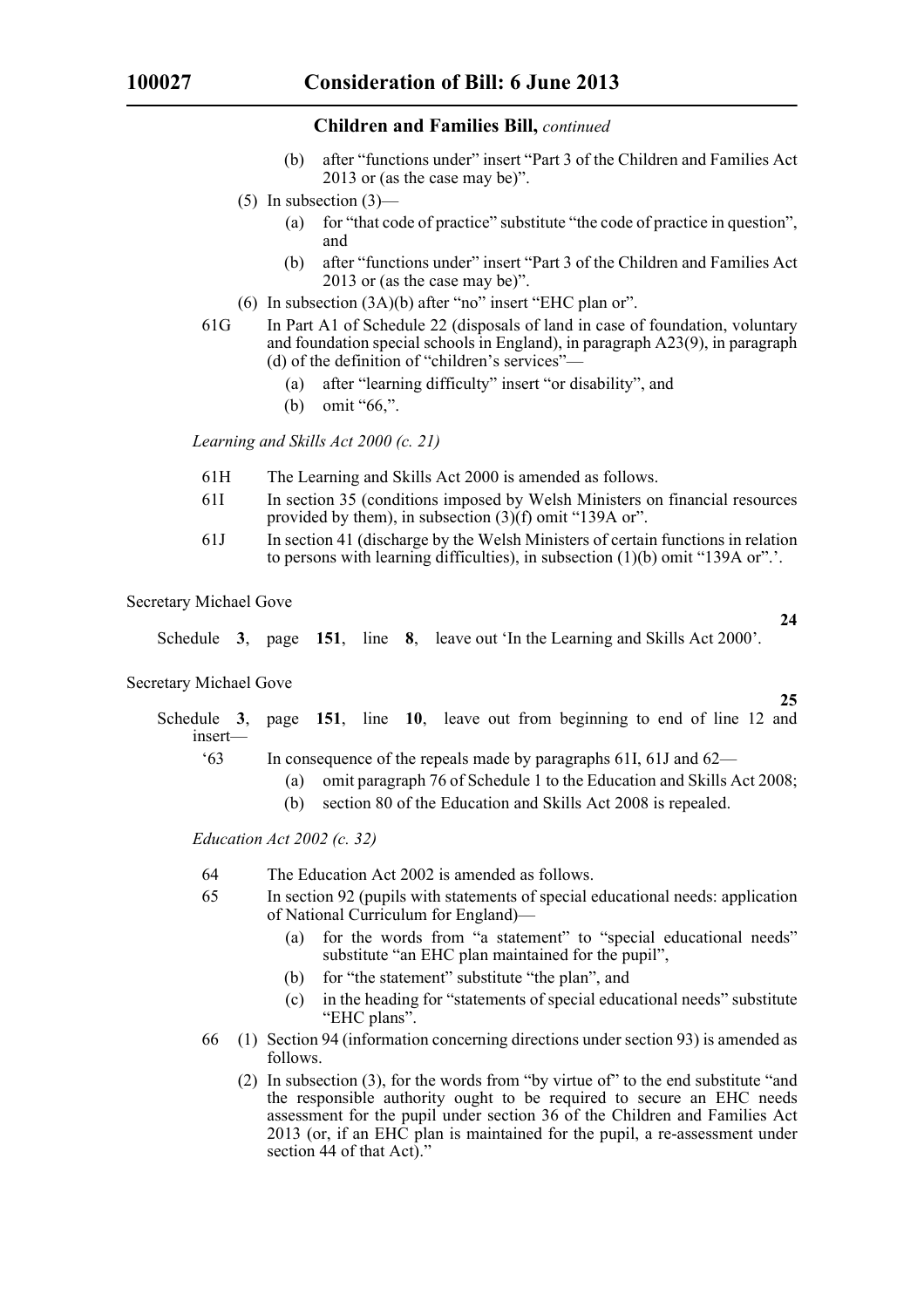- (3) In subsection (5), for the words from "consider" to the end substitute "make a determination in respect of the pupil under section 36(3) of the Children and Families Act 2013 (or, if an EHC plan is maintained for the pupil, under that section as it applies to re-assessments by virtue of regulations under section 44  $(7)$ )."
- (4) In subsection (6), for "Part 4 of the Education Act 1996" substitute "Part 3 of the Children and Families Act 2013 (see section 23 of that Act)".

*Nationality, Immigration and Asylum Act 2002 (c. 41)*

- 67 (1) Section 36 of the Nationality, Immigration and Asylum Act 2002 (education of children who are residents of accommodation centres) is amended as follows.
	- (2) In subsection (3)(b), after "named in" insert "an EHC plan maintained for the child under section 37 of the Children and Families Act 2013 or".
	- (3) In subsection (5), omit the "and" after paragraph (d) and after paragraph (e) insert—
		- "(f) sections 33 and 34 of the Children and Families Act 2013 (mainstream education for children with special educational needs), and
		- (g) sections 38 and 39 of that Act (EHC plan: request of parent for named school etc)."
	- (4) After subsection (5) insert—
		- "(5A) The powers of the First-tier Tribunal on determining an appeal under section 50(2)(c) of the Children and Families Act 2013 (appeals against certain aspects of content of EHC plan) are subject to subsection (2) above."
	- (5) In subsection (6), omit "the First-tier Tribunal or".
	- $(6)$  In subsection  $(7)$ 
		- (a) after "function under this Act" insert ", Part 3 of the Children and Families Act 2013", and
		- (b) in paragraph (a), after "special educational provision" insert "called for by his special educational needs or".
	- (7) In subsection (9), after paragraph (a) insert—
		- "(aa) section 36 of the Children and Families Act 2013 (assessment of education, health and care needs: England) shall have effect as if an accommodation centre were a school,".

*Children Act 2004 (c. 31)*

- 68 In section 10(9) of the Children Act 2004 (co-operation arrangements in respect of children may include arrangements in respect of certain young people), in paragraph (c)—
	- (a) after "but under the age of 25" insert "—
		- (i) for whom an EHC plan is maintained, or

 $(ii)$  ", and

(b) after "learning difficulty" insert "or disability".

*Education and Inspections Act 2006 (c. 40)*

69 In section 16 of the Education and Inspections Act 2006 (consultation before publishing proposals for discontinuance of maintained schools), in subsection  $(1)(c)$ , after "maintain" insert "an EHC plan or".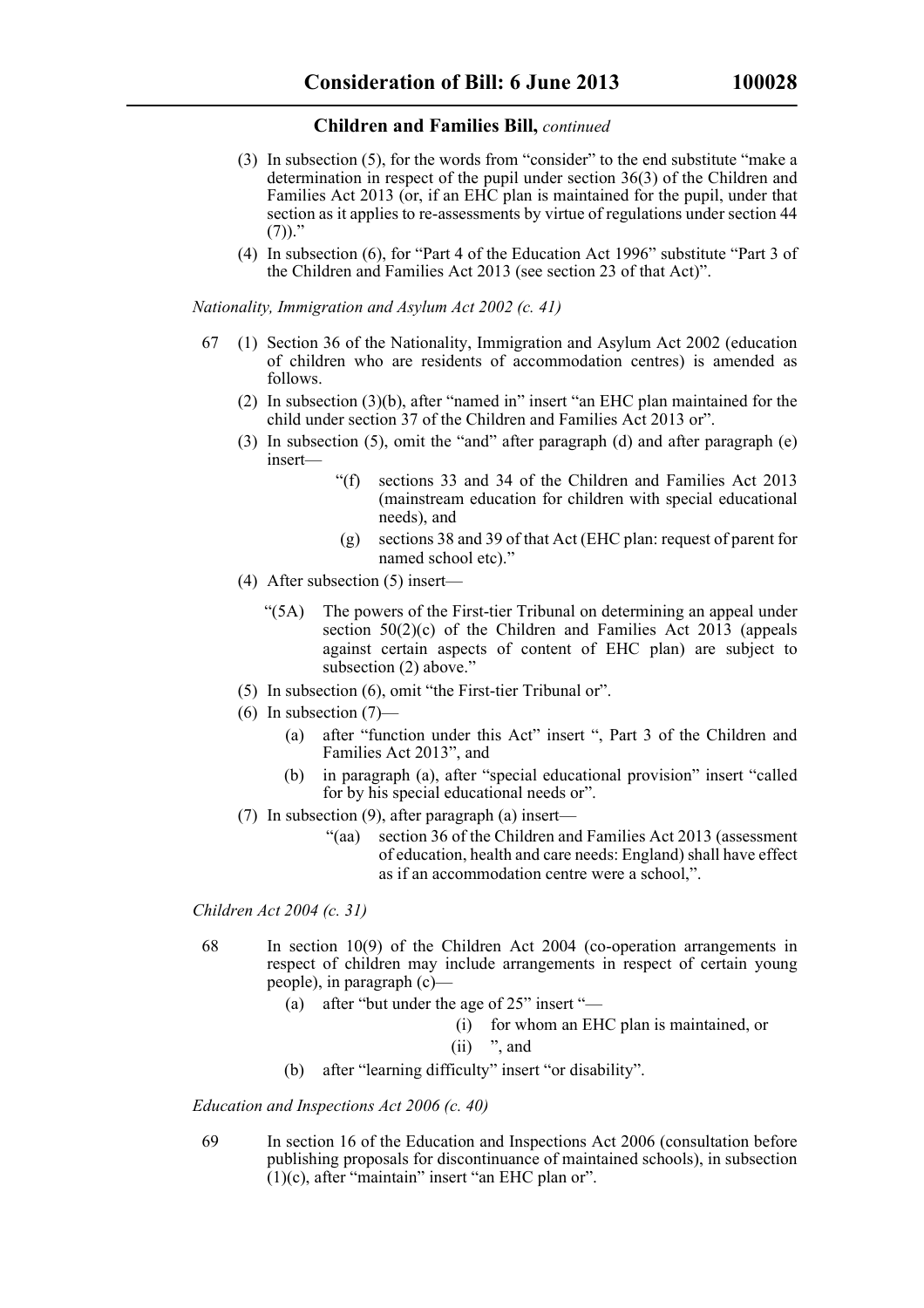*Education and Skills Act 2008 (c. 25)*

- 70 The Education and Skills Act 2008 is amended as follows.
- 71 In section 4 (meaning of appropriate full-time education or training)—
	- (a) in subsection  $(1)(b)$ , for "learning difficulty" substitute "special educational needs", and
	- (b) omit subsection (3).
- 72 In section 17 (sharing and use of information held for purposes of support services or functions under Part 1), in subsection  $(8)(b)$ —
	- (a) for "a learning difficulty" substitute "special educational needs", and
	- (b) omit the words from "and subsections (6) and (7)" to the end.
- 73 In section 47 (attendance notice: description of education or training)—
	- (a) in subsection  $(5)(b)(ii)$ , for "learning difficulty" substitute "special educational needs", and
	- (b) omit subsection (6).
- 74 In section 78(1) (Part 2: supplementary), in the definition of "relevant young adult"—
	- (a) for "a learning difficulty" substitute "special educational needs (within the meaning given by section  $579(1)$  of the Education Act 1996)", and
	- (b) omit the words from "and subsections (6) and (7)" to the end.
- 75 In section 132 (providers of independent education or training for 16 to 18 year olds)—
	- (a) in subsection  $(4)(a)$ , for the words from "a statement" to "needs)" substitute "an EHC plan is maintained",
	- (b) in subsection (4)(b), for "a statement was so" substitute "an EHC plan was",
	- (c) in subsection  $(4)(b)(i)$ , after "school" insert "or (if later) the person ceased to be a student at his or her last post-16 institution",
	- (d) in subsection (4)(b)(ii), after "institution" insert "in England mentioned in subsection (2)", and
	- (e) in subsection (6), after the definition of "an academic year" insert— ""post-16 institution" has the meaning given by section  $72(2)$  of the Children and Families Act 2013;".

*Apprenticeships, Skills, Children and Learning Act 2009 (c. 22)*

- 76 The Apprenticeships, Skills, Children and Learning Act 2009 is amended as follows.
- 77 In section 83 (power to secure provision of apprenticeship training)—
	- (a) in subsection  $(1)(b)$ , for "are subject to learning difficulty assessment" substitute "for whom an EHC plan is maintained",
	- (b) in subsection (2)(b), for "learning difficulties" substitute "special educational needs", and
	- (c) omit subsection (4).
- 78 In section 86 (education and training for persons aged 19 or over etc), in subsection (1)(a), for "who are subject to learning difficulty assessment" substitute "for whom an EHC plan is maintained".
- 79 In section 87 (learning aims for persons aged 19 or over: provision of facilities), in subsection  $(3)(a)$ , for "who are subject to learning difficulty assessment" substitute "for whom an EHC plan is maintained".
- 80 In section 101 (financial resources: conditions), in subsection  $(5)(f)$ —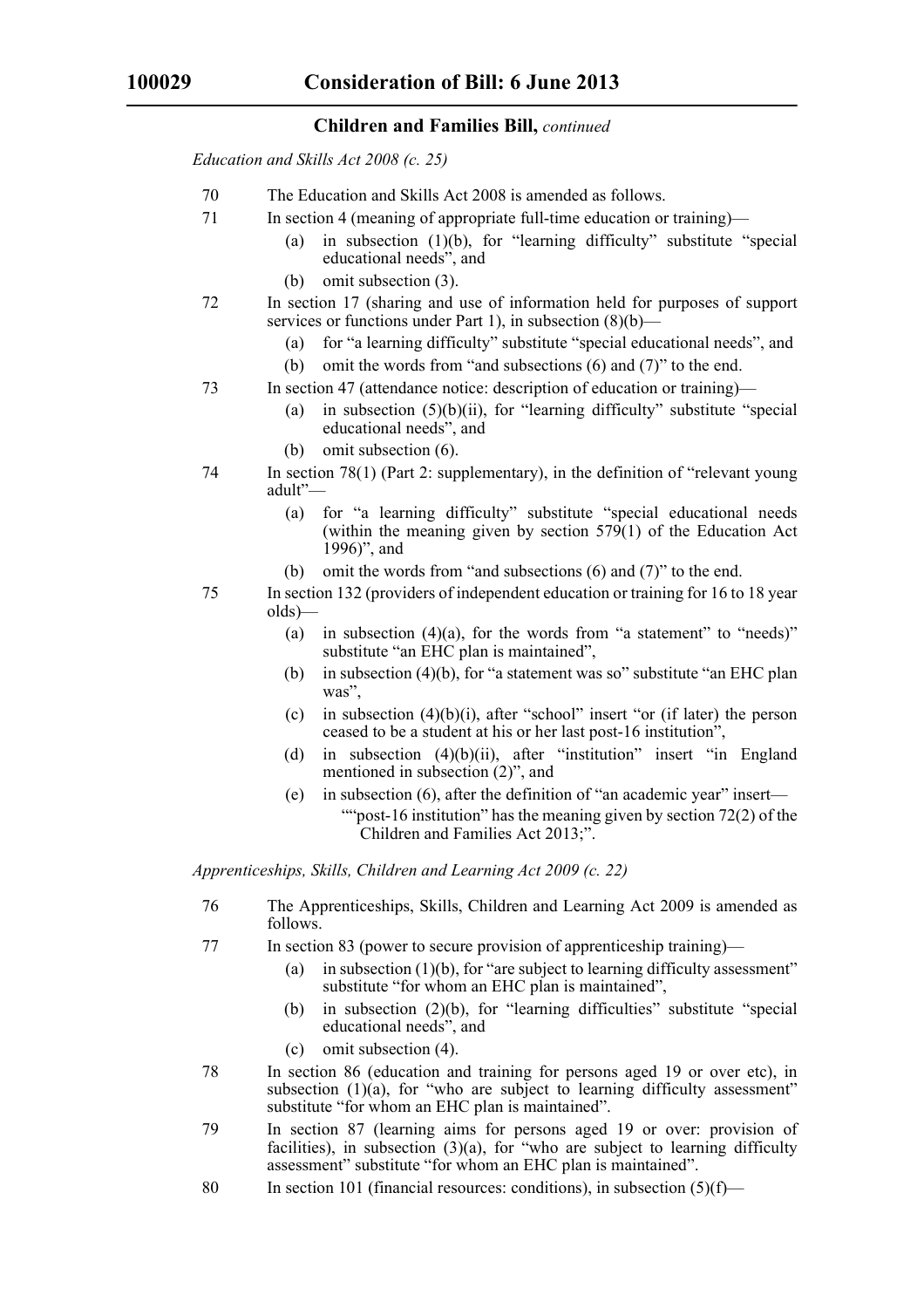**27**

#### **Children and Families Bill,** *continued*

- (a) after "specified in" insert "an EHC plan or", and
- (b) omit "139A or".
- 81 In section 115 (persons with learning difficulties)—
	- (a) in subsection (1), for "learning difficulties" substitute "special educational needs",
	- (b) in subsection  $(2)(a)$ , for "who are subject to learning difficulty assessment" substitute "for whom an EHC plan is maintained",
	- (c) omit subsections (3) and (4), and
	- (d) in the title, for "learning difficulties" substitute "special educational needs".
- 82 In section 129 (general duties of Ofqual)—
	- (a) in subsection (2)(b) and (c), for "learning difficulties" substitute "special educational needs", and
	- (b) omit subsections (9) and (10).

*Academies Act 2010 (c. 32)*

83 In section 1 of the Academies Act 2010 (Academy arrangements), omit subsections (7) and (8).

*Legal Aid, Sentencing and Punishment of Offenders Act 2012 (c. 10)*

- 84 In paragraph 2 of Schedule 1 to the Legal Aid, Sentencing and Punishment of Offenders Act 2012 (civil legal services: special educational needs)—
	- (a) in sub-paragraph (1)(a), after "1996" insert "or Part 3 of the Children and Families Act 2013", and
	- (b) in sub-paragraph (1)(b), for "sections 139A and" substitute "section"<sup>\*</sup>

Secretary Michael Gove

Schedule **7**, page **194**, line **2**, at end insert— '40A In section 230 (meaning of "employee", etc), after subsection (6) there is inserted—

"(7) This section has effect subject to section  $75K(2A)$  and  $(2C)$ ." '.

#### ORDER OF THE HOUSE [25 FEBRUARY 2013]

That the following provisions shall apply to the Children and Families Bill:

#### *Committal*

1. The Bill shall be committed to a Public Bill Committee.

#### *Proceedings in Public Bill Committee*

- 2. Proceedings in the Public Bill Committee shall (so far as not previously concluded) be brought to a conclusion on Tuesday 23 April 2013.
- 3. The Public Bill Committee shall have leave to sit twice on the first day on